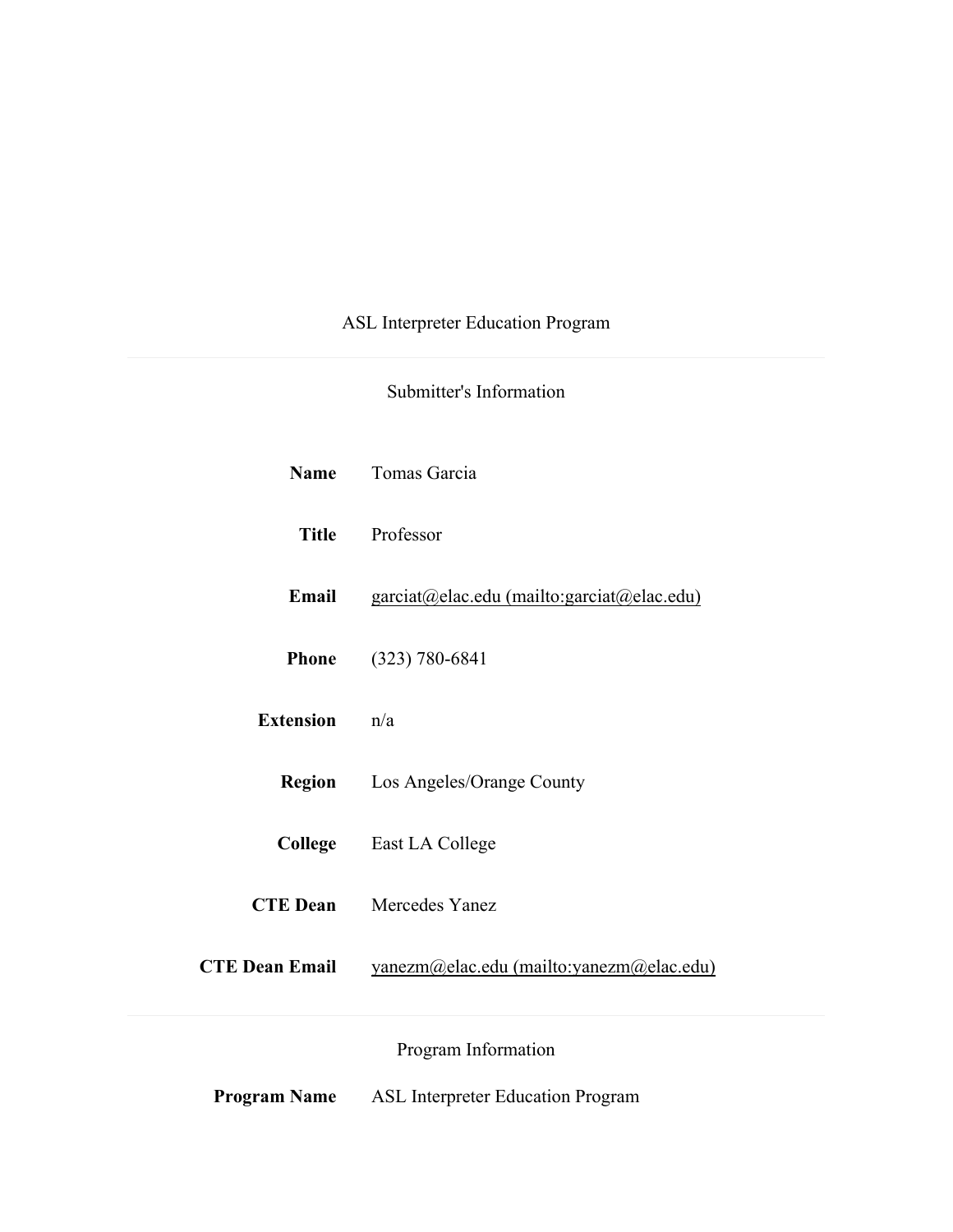| <b>Projected Start Date</b>                 | August 1, 2018                                                                                                                                                                                                                                                                                                                                                                                                                                                                                                                                                                                                                                                                                                                                                                                                                                                                                                                                                                                                                                                                                                                                                                                                                                                                                           |
|---------------------------------------------|----------------------------------------------------------------------------------------------------------------------------------------------------------------------------------------------------------------------------------------------------------------------------------------------------------------------------------------------------------------------------------------------------------------------------------------------------------------------------------------------------------------------------------------------------------------------------------------------------------------------------------------------------------------------------------------------------------------------------------------------------------------------------------------------------------------------------------------------------------------------------------------------------------------------------------------------------------------------------------------------------------------------------------------------------------------------------------------------------------------------------------------------------------------------------------------------------------------------------------------------------------------------------------------------------------|
| <b>Program Type(s)</b>                      | Associate of Arts Degree                                                                                                                                                                                                                                                                                                                                                                                                                                                                                                                                                                                                                                                                                                                                                                                                                                                                                                                                                                                                                                                                                                                                                                                                                                                                                 |
| <b>Certificate Required</b><br><b>Units</b> | n/a                                                                                                                                                                                                                                                                                                                                                                                                                                                                                                                                                                                                                                                                                                                                                                                                                                                                                                                                                                                                                                                                                                                                                                                                                                                                                                      |
| <b>Units of Major Degree</b>                | 43                                                                                                                                                                                                                                                                                                                                                                                                                                                                                                                                                                                                                                                                                                                                                                                                                                                                                                                                                                                                                                                                                                                                                                                                                                                                                                       |
| <b>Total Units for Degree</b>               | 60                                                                                                                                                                                                                                                                                                                                                                                                                                                                                                                                                                                                                                                                                                                                                                                                                                                                                                                                                                                                                                                                                                                                                                                                                                                                                                       |
| <b>TOPs Code</b>                            | Sign Language Interpreting (085010)                                                                                                                                                                                                                                                                                                                                                                                                                                                                                                                                                                                                                                                                                                                                                                                                                                                                                                                                                                                                                                                                                                                                                                                                                                                                      |
| <b>Program Goals</b>                        | Program Goals:<br>•. To prepare professional ASL interpreters who are<br>competent, ethical, and lifelong learners to work in entry<br>level positions in the community, particularly in the field of<br>education.<br>•. To prepare students to become interpreter generalists who<br>are competent to work in areas of the community such as<br>social services, basic legal services, and the medical field.<br>•. To offer an optional trilingual component in the degree<br>that would enable heritage students of Spanish to<br>communicate more effectively in Spanish-influenced<br>settings.<br>Program Objectives:<br>• Provide high quality ASL instruction through the<br>continuous innovation of the curriculum and evaluation of<br>the faculty, the integration of technology to facilitate<br>communication and assessment of student progress, and the<br>scheduling of flexible and nontraditional hours for classes.<br>• Recruit and retain qualified and diverse faculty in ASL.<br>• Continuously improve ASL curriculum, materials,<br>methods, and assessments to reflect trends in the field of<br>ASL instruction, linguistics, and interpreting.<br>• Maintain adequate equipment and facilities to support<br>ASL instruction, particularly at the MLD/ESL Language<br>Lab. |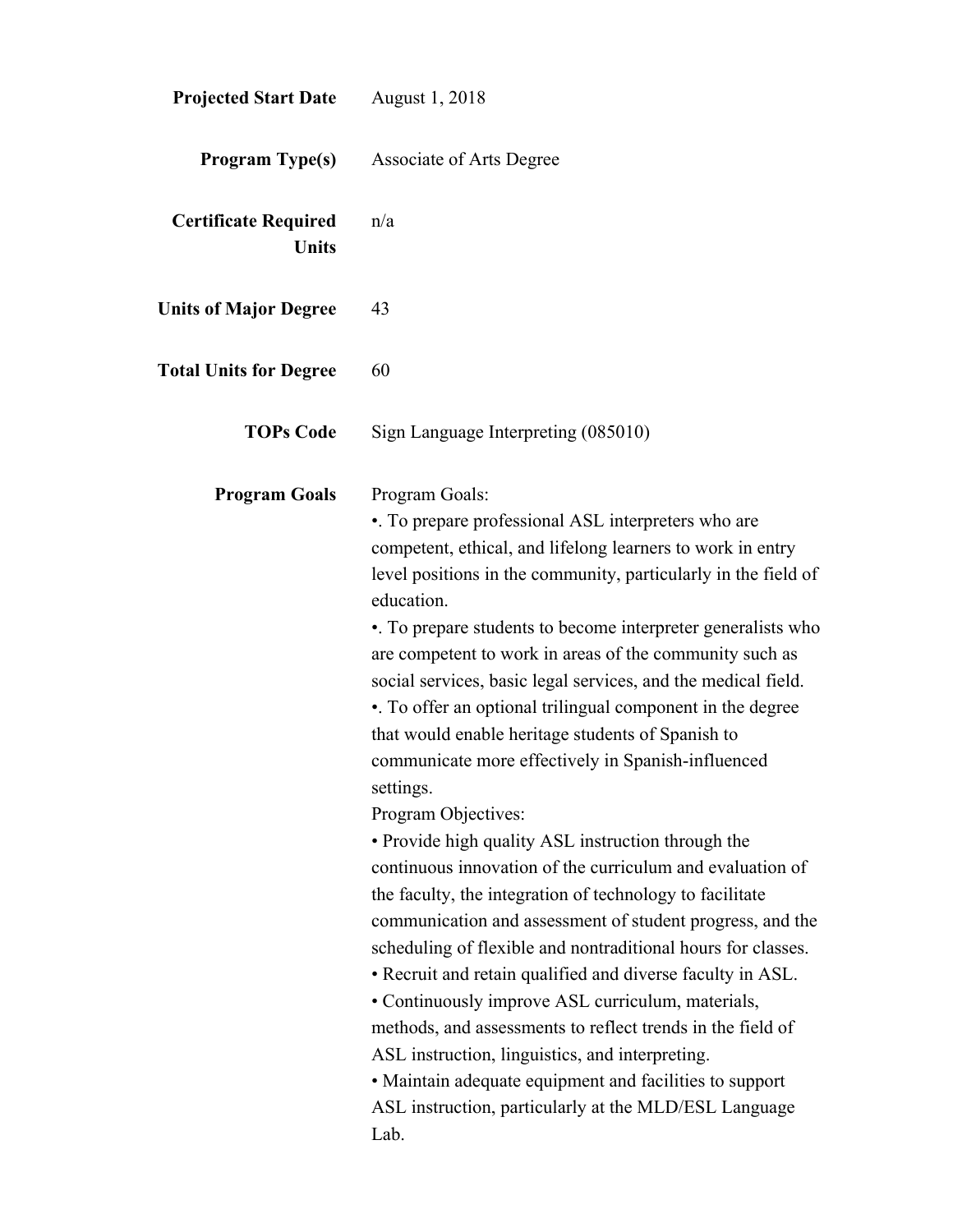• Offer quality ASL courses in support of general education requirements and the interpreting major.

• Help prepare students to have basic proficiency in ASL as part of the prerequisites of the IEP program by providing support through tutoring services, use of supplemental software at the MLD/ESL lab, and workshops that help students hone the most challenging content of their coursework.

The outcomes are:

- Students will develop critical and creative thinking skills.
- Students will develop competency in ASL and English.

• Students have the option of developing skills to interpret in a setting with Spanish-speakers.

• Students will possess a general level of knowledge in professional issues, theories, and multicultural dynamics related to the interpreting profession.

• Students will demonstrate ethical and culturally competent decision-making in various interpreting settings. • Students of the program will demonstrate at least entry-

level competency in interpreting between ASL and English. • Students will be able to critically assess their own work and use creative problem-solving to continually develop themselves after they leave the program.

**Program Description** The American Sign Language Interpreter Education Program (IEP) degree prepares students for a career working as an entry level sign language interpreter for people who are Deaf and hard of hearing. This degree provides instruction in communication models and processes of American Sign Language, Deaf culture, interpreting skills, ethical understanding, and hands-on training in oral and manual interpreting in a wide range of situations, including Spanish-influenced settings. This degree also requires completion of 21 general education credit hours. Successful completion of this program will prepare students for certification examinations conducted in local, state, and national accrediting agencies. This degree requires a minimum of 43 credits in program requirements and general education as listed below.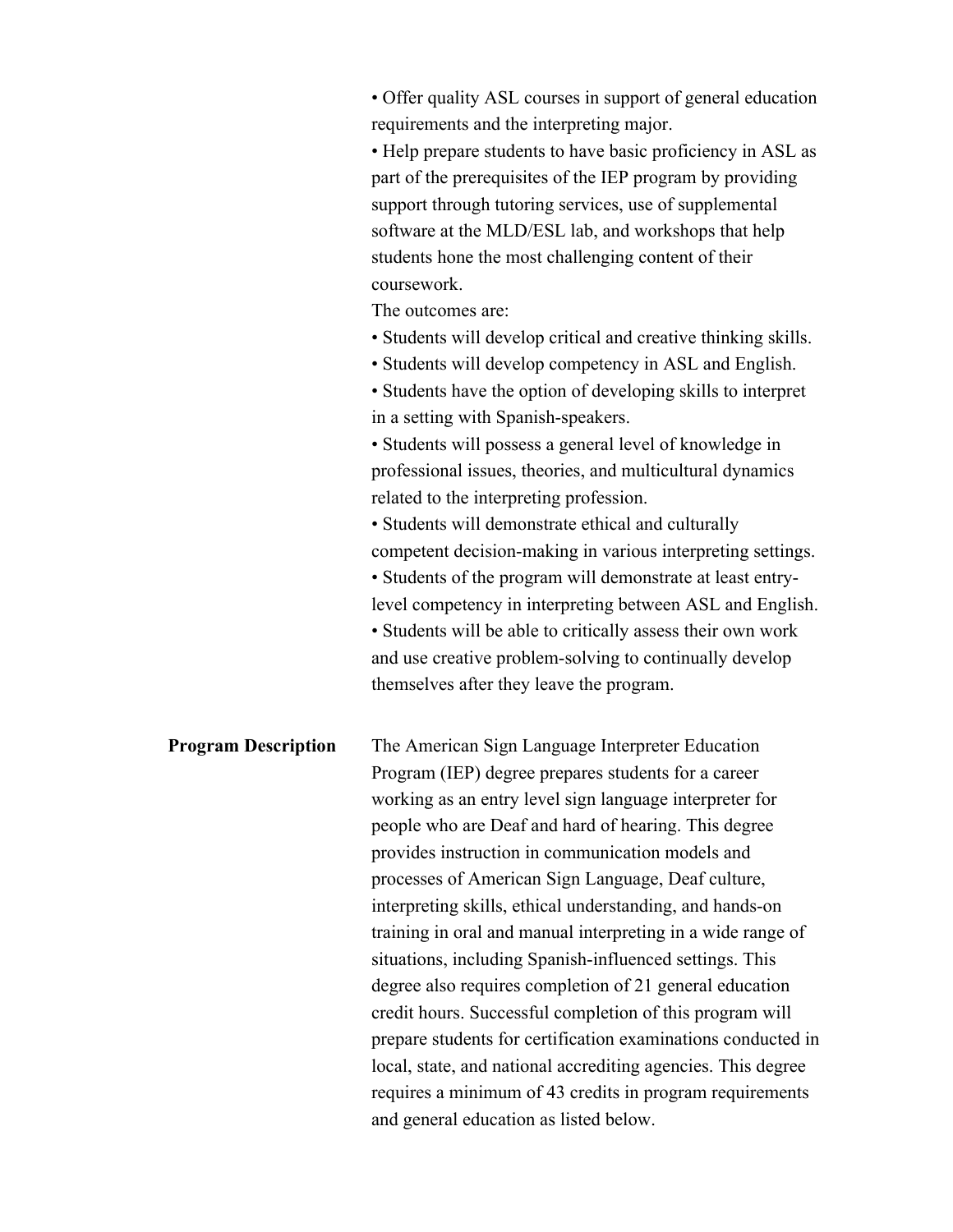|                             | It is important to note that particular courses in this              |  |  |  |
|-----------------------------|----------------------------------------------------------------------|--|--|--|
|                             | program may be "double counted" for the requirement of               |  |  |  |
|                             | the major as well as for general education requirements,             |  |  |  |
|                             | allowing students to complete the degree with 60 units.              |  |  |  |
|                             |                                                                      |  |  |  |
| <b>Program Requirements</b> | 1) ASL 5: Introduction to Interpreting - 4 units                     |  |  |  |
|                             | 2) ASL 6: English to Sign Interpreting/Transliterating - 4<br>units  |  |  |  |
|                             | 3) ASL 10: Sign to English Interpreting/Transliterating - 4<br>units |  |  |  |
|                             | 4) ASL 16: Creative Signing - 2 units                                |  |  |  |
|                             | 5) ASL 22: Professional Issues and Practice I - 2 units              |  |  |  |
|                             | 6) ASL 23: Professional Issues and Practice II - 2 units             |  |  |  |
|                             | 7) ASL 25: ASL Conversation - 2 units                                |  |  |  |
|                             | 8) ASL 30: Fingerspelling - 1 unit                                   |  |  |  |
|                             | 9) ASL 35: Trilingual Interpretation I (Optional) - 3 units          |  |  |  |
|                             | 10) ASL 36: Trilingual Interpretation II (Optional) - 3 units        |  |  |  |
|                             | 11) ASL 40: Deaf Culture - 3 units                                   |  |  |  |
|                             | or                                                                   |  |  |  |
|                             | ASL 45: Interpreting in Deaf Latino Communities - 3 units            |  |  |  |
|                             | 12) ASL 55: Interpreting - 4 units                                   |  |  |  |
|                             | 13) ASL 65: Transliterating - 4 units                                |  |  |  |
| <b>Program Projections</b>  | 10                                                                   |  |  |  |
| <b>Labor Market</b>         | Download ASL Interpretation Education                                |  |  |  |
| <b>Information</b>          | Program EastLA Oct17.pdf (/storage/lmi/ASL                           |  |  |  |
|                             | Interpretation Education Program EastLA Oct17.pdf)                   |  |  |  |
| <b>Created At</b>           | $11/30/17 - 08:11 \text{ PM}$                                        |  |  |  |
| <b>Status</b>               | <b>Under Review</b>                                                  |  |  |  |
|                             |                                                                      |  |  |  |

Los Angeles/Orange County Region Specific Questions

**District** Los Angeles Community College District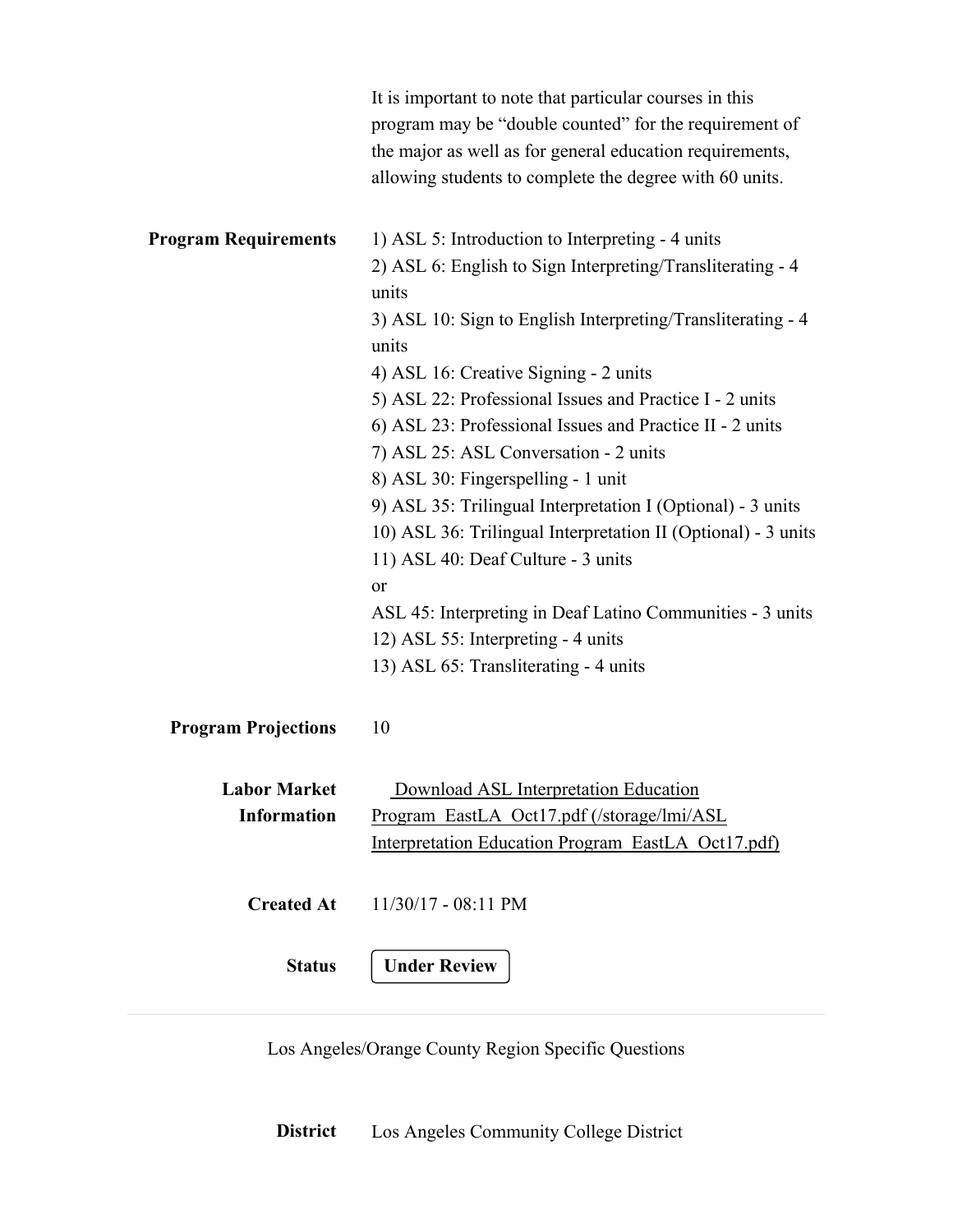| College                                                                                               | East Los Angeles College                                                                                                                                                                                                                                                                                                                                                                                                                                                                                                                                                                                                                                                                                                                                                                                                                                            |
|-------------------------------------------------------------------------------------------------------|---------------------------------------------------------------------------------------------------------------------------------------------------------------------------------------------------------------------------------------------------------------------------------------------------------------------------------------------------------------------------------------------------------------------------------------------------------------------------------------------------------------------------------------------------------------------------------------------------------------------------------------------------------------------------------------------------------------------------------------------------------------------------------------------------------------------------------------------------------------------|
| <b>CRLC</b> Member                                                                                    | Mercedes Yanez                                                                                                                                                                                                                                                                                                                                                                                                                                                                                                                                                                                                                                                                                                                                                                                                                                                      |
| Email                                                                                                 | yanezm@elac.edu                                                                                                                                                                                                                                                                                                                                                                                                                                                                                                                                                                                                                                                                                                                                                                                                                                                     |
| <b>Phone</b>                                                                                          | $(310) 503 - 0667$                                                                                                                                                                                                                                                                                                                                                                                                                                                                                                                                                                                                                                                                                                                                                                                                                                                  |
| <b>Reason for approval</b><br>request.                                                                | New Program                                                                                                                                                                                                                                                                                                                                                                                                                                                                                                                                                                                                                                                                                                                                                                                                                                                         |
| Place of program in<br>college's<br>curriculum/similar<br>program.                                    | An ASL Interpretation program does not currently exist at<br>our college.                                                                                                                                                                                                                                                                                                                                                                                                                                                                                                                                                                                                                                                                                                                                                                                           |
| Similar programs at other<br>colleges in the Los<br><b>Angeles and Orange</b><br><b>County Region</b> | ASL Interpretation degrees/certificates are offered at Pierce<br>College, El Camino College, and Mt. San Antonio. None of<br>these programs are offered in ELAC's service area. Pierce<br>College, ASL Interpreting Program, consisting of 47 units.<br>Pierce is 30 miles from ELAC. Mt. San Antonio College<br>ASL Interpreter Training AS degree, consisting of 42-42.5<br>units. Mt SAC is 21 miles from ELAC. El Camino College<br>ASL Interpreter AS degree or certificate, consisting of a<br>total of 39 units, focusing on educational, medical, and<br>community interpreting. The campus is 21 miles from<br>ELAC. Rio Hondo, Pasadena City College, all LACCD<br>campuses, with the exception of Pierce, Santa Monica<br>College, Long Beach City College, Cerritos College, and<br>Chaffey College do not offer any programs in ASL<br>interpretation. |
| <b>Annual Enrollment</b><br>projects (non-duplicative)                                                | The ASL program coordinator, Dr. Tomas Garcia, with the<br>help of the Office of Institutional Effectiveness (OIEA),<br>issued a projected enrollment survey during the spring of<br>2017 to current and past students of ASL. The results were:<br>"If ELAC implemented an Interpreter Education Program,                                                                                                                                                                                                                                                                                                                                                                                                                                                                                                                                                          |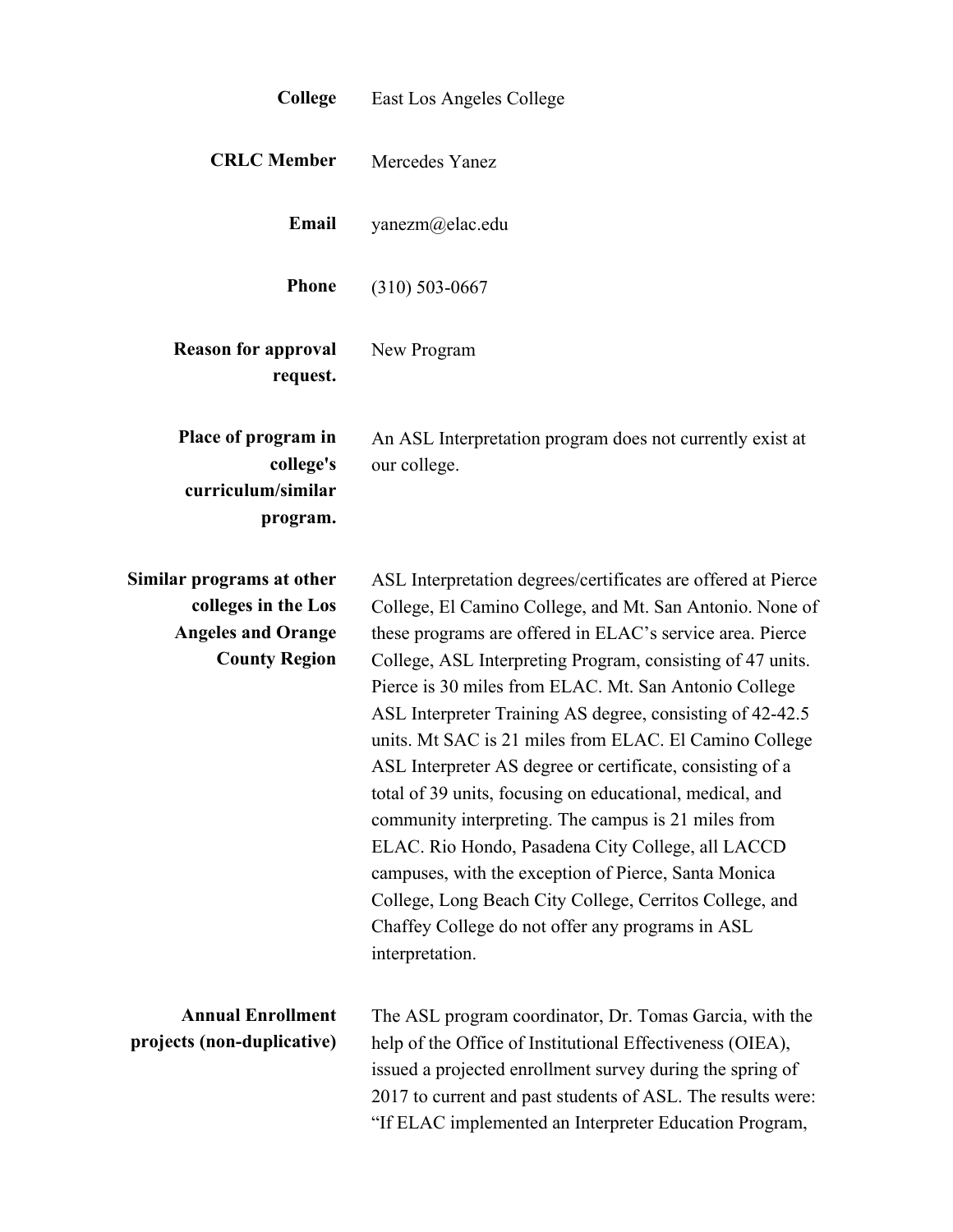how likely are you to enroll in the program?" Total respondents: 426 1. Extremely unlikely: 8.7% 2. Unlikely: 0.7% 3. Likely: 20% 4. Extremely likely: 70% 5. Abstention: Don't Know / Not Applicable: 0.7% With this data, projections are as follows, 2018-2019: 25

| <b>Advisory Minutes</b>                                  | Download ASL IEP Advisory Committee Meeting         |  |  |  |
|----------------------------------------------------------|-----------------------------------------------------|--|--|--|
| Minutes.pdf (/storage/Los Angeles/Orange County/103-113- |                                                     |  |  |  |
|                                                          | 243-ASL IEP Advisory Committee Meeting Minutes.pdf) |  |  |  |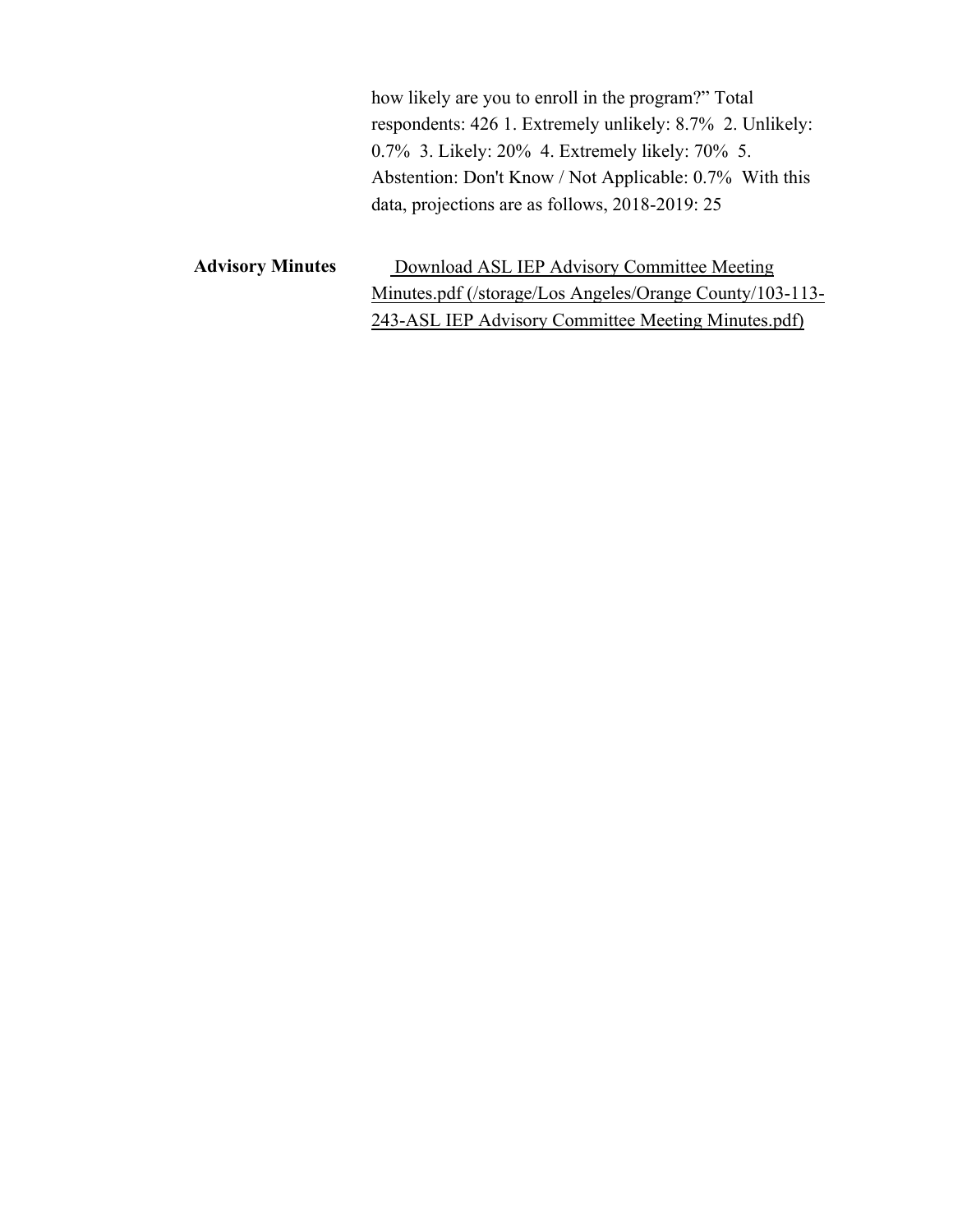

# **American Sign Language (ASL) Interpreters**

**October 2017**

**Prepared by the Los Angeles/Orange County Center of Excellence for Labor Market Research**

#### **Program Recommendation**

This report was compiled by the Los Angeles/Orange County Center of Excellence to provide regional labor market data for the program recommendation of sign language interpreting. This report is to help determine whether there is demand in the local labor market that is not being met by the supply from programs of study (CCC and non-CCC) that align with this occupation group.

Based on the data, the COE has determined there is an unmet need for the sign language interpreting program in Los Angeles County. Reasons include:

- Overall, interpreting and translating occupations are expected to increase by 14% over the next five years
- On average, 46 awards (associate degrees and certificates) are conferred each year, providing a steady supply of graduates for sign language interpreting occupations
- 36% of the workforce has completed some community college, signaling that these jobs may be accessible for community college level students

# **Occupation Codes and Descriptions**

Currently, there is one occupation in the standard occupational classification (SOC) system related to the study of sign language interpreting. The occupation title and description, as well as reported job titles are included in Exhibit 1.

| <u>waspwillerly woodliptionid with owllipto two illiou</u> |                                        |                                                                                                  |                                                                                                                                                                                                                                         |  |
|------------------------------------------------------------|----------------------------------------|--------------------------------------------------------------------------------------------------|-----------------------------------------------------------------------------------------------------------------------------------------------------------------------------------------------------------------------------------------|--|
| <b>SOC Code</b>                                            | Title                                  | <b>Description</b>                                                                               | <b>Sample of Reported Job Titles</b>                                                                                                                                                                                                    |  |
| 27-3091                                                    | Interpreters and<br><b>Translators</b> | Interpret oral or sign language,<br>or translate written text from<br>one language into another. | Court Interpreter, Deaf<br>Interpreter, Educational<br>Interpreter, Interpreter, Medical<br>Interpreter, Paraprofessional<br>Interpreter, Sign Language<br>Interpreter, Spanish Interpreter,<br><b>Technical Translator, Translator</b> |  |

#### **Exhibit 1 – Occupations, descriptions and sample job titles**

Source: O\*NET Online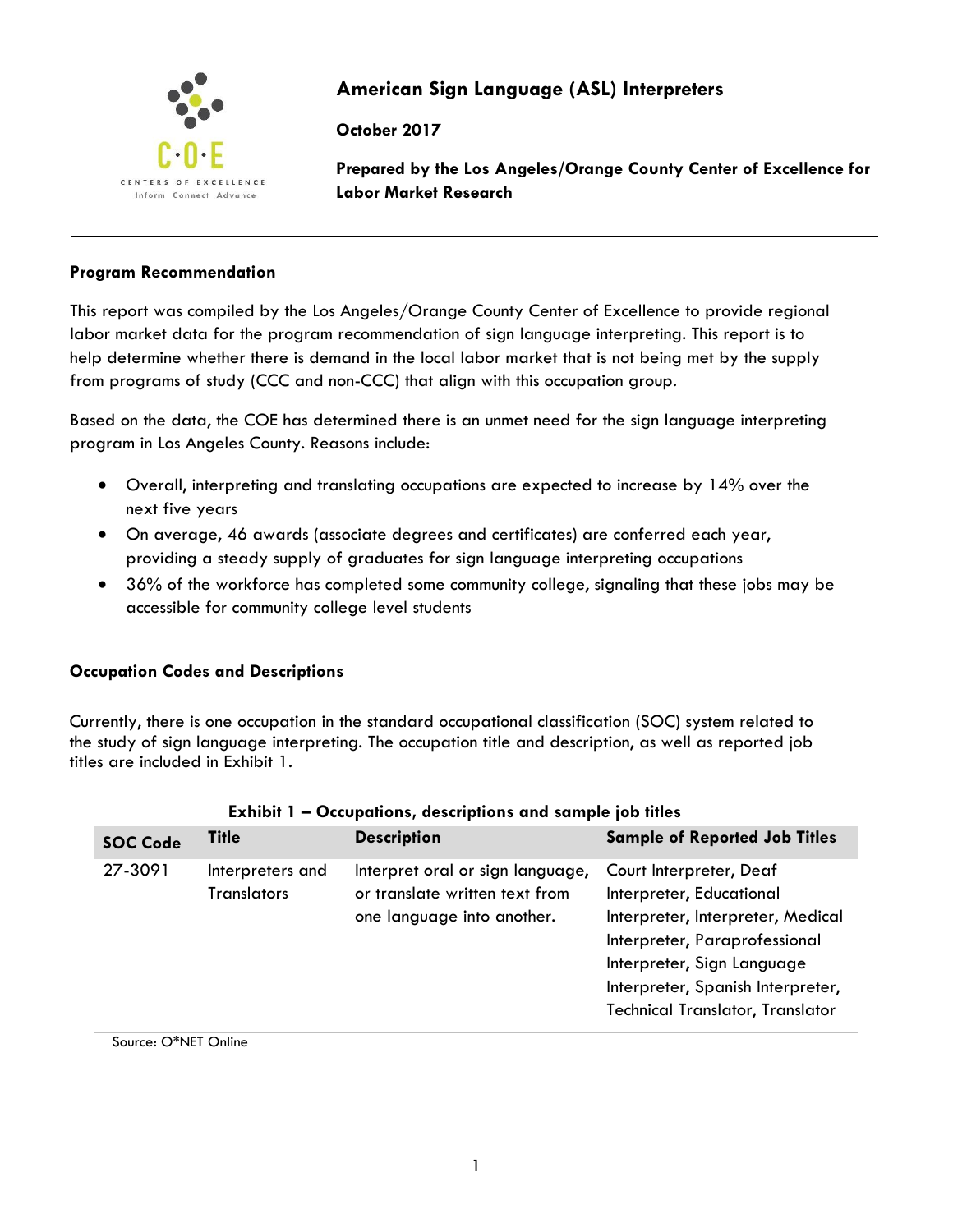#### **Current and Future Employment**

In Los Angeles County, the number of interpreters and translators is expected to increase by 14% over the next five years. Nearly 400 job opportunities will be available annually for this occupational group through 2021 due to new job growth and replacement need (e.g., retirements). Exhibit 2 contains detailed employment projections data for these occupations. *It is important to consider that this SOC code encompasses several occupations related to interpreting, and these employment projections are not solely representative of ASL interpreters.*

| <b>SOC</b> | Occupation                             | 2016<br>Jobs | 2021<br>Jobs | $2016 -$<br>2021<br>Change | $2016 -$<br>2021 %<br>Change | Annual<br><b>Openings</b> |
|------------|----------------------------------------|--------------|--------------|----------------------------|------------------------------|---------------------------|
| 27-3091    | Interpreters and<br><b>Translators</b> | 3,187        | 3,626        | 439                        | 14%                          | 379                       |

**Exhibit 2 – Five-year projections for interpreters and translators in Los Angeles County**

Source: Economic Modeling Specialists International (EMSI)

#### **Earnings**

 $\overline{\phantom{a}}$ 

In Los Angeles County, the entry-level average wage for interpreters and translators is \$18.24 per hour, which is above the MIT Living Wage<sup>1</sup> estimate of \$13.08 per hour for a single adult. The average annual earnings for this occupation group in the region is \$51,308 per year, assuming full-time employment.

Exhibit 3 contains hourly wages and annual average earnings for these occupations. Entry-level hourly earnings is represented by the  $10<sup>th</sup>$  percentile of wages, median hourly earnings is represented by the  $50<sup>th</sup>$  percentile of wages, and experienced hourly earnings is represented by the  $90<sup>th</sup>$  percentile of wages, demonstrating various levels of employment.

| Exhibit 3 - Earnings for interpreters and translators in Los Angeles County, 2016-2021 |  |  |  |  |
|----------------------------------------------------------------------------------------|--|--|--|--|
|----------------------------------------------------------------------------------------|--|--|--|--|

| SOC.    | Occupation                             | <b>Entry-Level</b><br><b>Hourly</b><br><b>Earnings</b> | Median<br>Hourly<br><b>Earnings</b> | <b>Experienced</b><br>Hourly<br><b>Earnings</b> | Average<br>Annual<br><b>Earnings</b> |
|---------|----------------------------------------|--------------------------------------------------------|-------------------------------------|-------------------------------------------------|--------------------------------------|
| 27-3091 | Interpreters and<br><b>Translators</b> | \$18.24                                                | \$24.45                             | \$31.05                                         | \$51,308                             |

Source: Economic Modeling Specialists International (EMSI)

<sup>1</sup> MIT Living Wage Calculator. http://livingwage.mit.edu/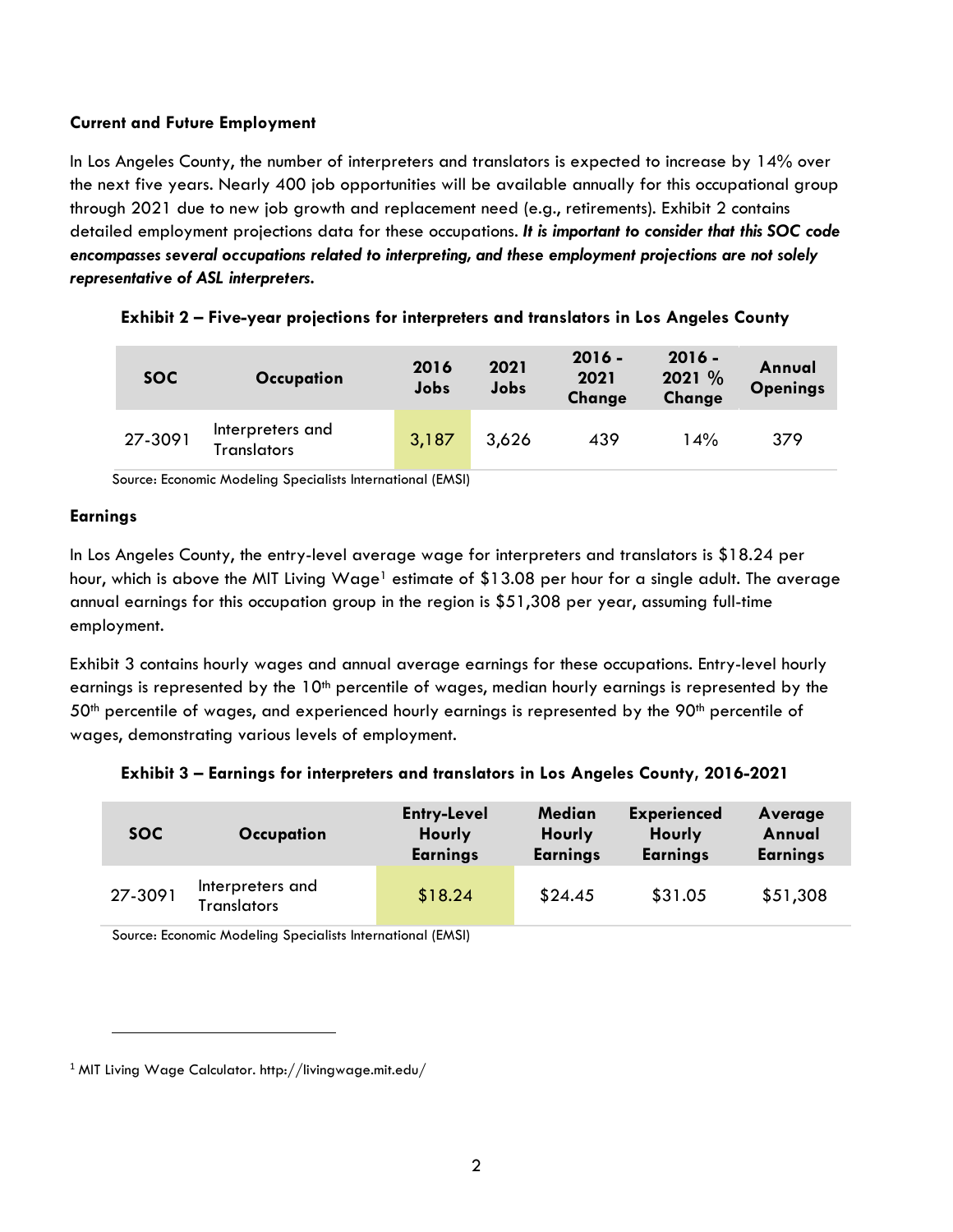#### **Employer Job Postings**

In this research brief, real-time labor market information is used to provide a more nuanced view of the current job market, as it captures job advertisements for occupations relevant to the field of study. Employer job postings are consulted to understand who is employing American Sign Language interpreters, and what they are looking for in potential candidates. To identify job postings related to sign language interpreters, SOC code 27-3091 was used, along with keywords such as sign\* language, ASL, and Spanish sign\*.

#### *Top Titles*

The top job titles for employers posting ads for ASL interpreters are listed in exhibit 4. Sign language interpreter is mentioned as the job title in 39% of all relevant job postings (35 postings).

| Title                                      | <b>Job Postings,</b><br><b>Full Year 2016</b> |
|--------------------------------------------|-----------------------------------------------|
| Sign Language Interpreter                  | 35                                            |
| Interpreter                                | 25                                            |
| Sign Language Specialist                   | 5                                             |
| <b>Educational Interpreter</b>             | 3                                             |
| Deaf/Hard-Of-Hearing Services              |                                               |
| Coordinator                                | 3                                             |
| Source: Labor Insight/Jobs (Burning Glass) |                                               |

| Exhibit 4 -Job titles for ASL occupations (n=90) |  |  |  |
|--------------------------------------------------|--|--|--|
|--------------------------------------------------|--|--|--|

# *Top Employers*

Exhibit 5 lists the major employers hiring professionals in the field of sign language interpreters. Top employers posting job ads included Purple Communications, California State University, County of Los Angeles, Globo, and Burbank Unified. The top worksite cities in the region for these occupations were Los Angeles, Long Beach, Burbank, Pasadena, and Alhambra.

# **Exhibit 5 – Top employers (n=75)**

| <b>Employer</b>                              | <b>Job Postings,</b><br><b>Full Year 2016</b> |
|----------------------------------------------|-----------------------------------------------|
| Purple Communications, Inc.                  | 14                                            |
| <b>California State University</b>           | 8                                             |
| County Of Los Angeles                        | 6                                             |
| Globo                                        | 5                                             |
| <b>Burbank Unified</b>                       | 3                                             |
| Source: Labor Insight / Jobs (Burning Glass) |                                               |

Source: Labor Insight/Jobs (Burning Glass)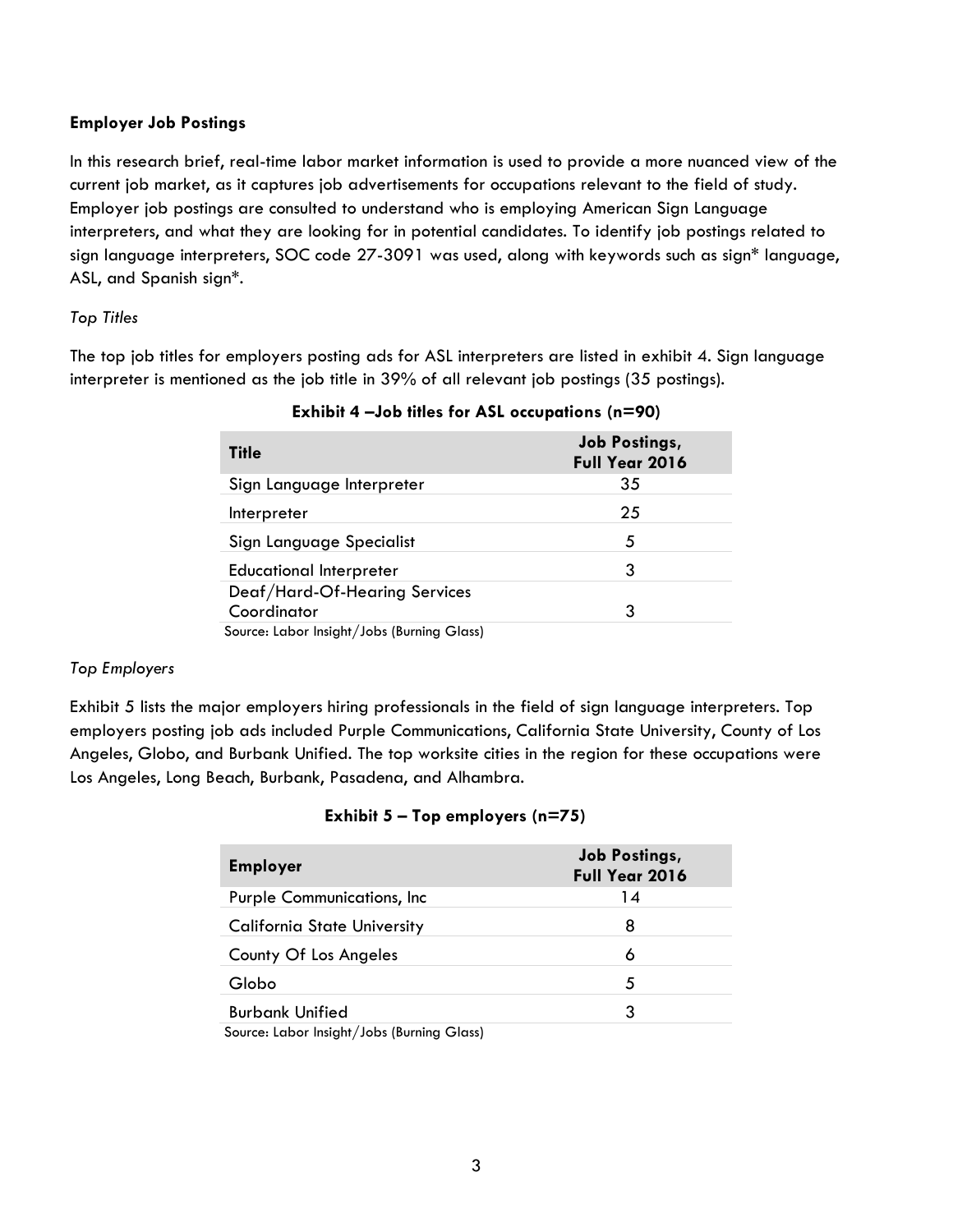#### *Certifications and Skills*

Interpreter for the deaf is the most sought after certification for this occupation group, and was included on 43% of the postings that specified a certification. Other certifications that were largely present on postings were sign language certification and certified interpreter. Job-specific skills desired by employers are data entry, customer service, and deafness.

| <b>Certification</b>        | Job Postings,<br>Full Year 2016 | <b>Skills</b>           | <b>Job Postings,</b><br>Full Year 2016 |
|-----------------------------|---------------------------------|-------------------------|----------------------------------------|
| Interpreter for the Deaf    | 10                              | Data Entry              | 14                                     |
| Sign Language Certification |                                 | <b>Customer Service</b> | 12                                     |
| Certified Interpreter       |                                 | <b>Deafness</b>         | 10                                     |

# **Exhibit 6 –Job certifications (n=23) and job skills (n=62)**

Source: Labor Insight/Jobs (Burning Glass)

#### *Advertised Education Levels*

Exhibit 7 displays the education level requested by employers in online job ads. The majority of employers were looking for a candidate with high school or vocational training. Approximately 59% of job postings did not specify a level of education.

# **Exhibit 7 – 2016 Online job ads with minimum advertised education requirements for ASL Interpreters (n=37)**



Source: Labor Insight/Jobs (Burning Glass)

#### **Industry Concentration**

Interpreters and translators in Los Angeles County are most often found in the all other professional, scientific, and technical services industry (38% of total jobs in the industry). Exhibit 8 shows the industries that are the largest employers of interpreters and translators in Los Angeles County.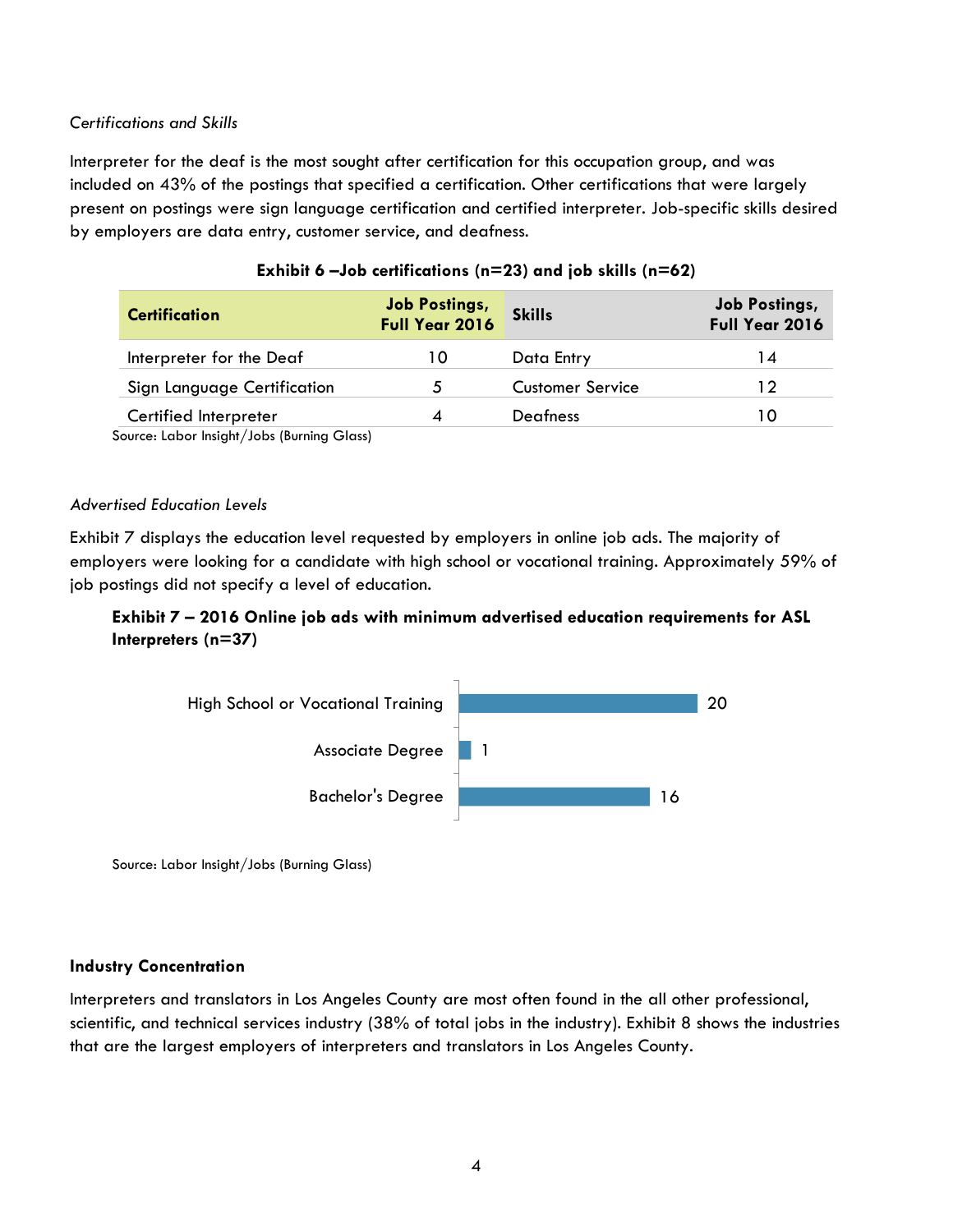| <b>NAICS</b><br>$(6-Digit)$ | <b>Industry</b>                                                      | <b>Occupation</b><br><b>Group Jobs in</b><br><b>Industry</b> | $%$ of<br><b>Occupation</b><br><b>Group in</b><br><b>Industry</b> |
|-----------------------------|----------------------------------------------------------------------|--------------------------------------------------------------|-------------------------------------------------------------------|
| 541990                      | All Other Professional, Scientific, and<br><b>Technical Services</b> | 1,221                                                        | 38%                                                               |
| 903611                      | <b>Elementary and Secondary Schools</b><br>(Local Government)        | 299                                                          | 9%                                                                |
| 541910                      | Marketing Research and Public Opinion<br>Polling                     | 279                                                          | 9%                                                                |
| 624120                      | Services for the Elderly and Persons with<br><b>Disabilities</b>     | 234                                                          | 7%                                                                |
| 622110                      | <b>General Medical and Surgical Hospitals</b>                        | 131                                                          | 4%                                                                |

**Exhibit 8 – Industries with the largest number of interpreters and translators, 2016**

# **Education and Training**

Exhibit 9 shows the typical entry-level education requirement for the occupation of interest, along with the typical on-the-job training, and percentage of workers in the field who hold a community college award or have completed some postsecondary courses. About 36% of the workforce in this occupation has completed some community college education as their highest level of education.

| <b>Exhibit 9 - Education and training requirements, 2015-2020</b> |  |  |  |
|-------------------------------------------------------------------|--|--|--|
|-------------------------------------------------------------------|--|--|--|

| SOC.    | <b>Occupation</b>                      | <b>Typical entry-</b><br>level education | <b>Typical on-the-</b><br>job training | % of Community College<br><b>Award Holders or Some</b><br><b>Postsecondary Coursework</b> |
|---------|----------------------------------------|------------------------------------------|----------------------------------------|-------------------------------------------------------------------------------------------|
| 27-3091 | Interpreters and<br><b>Translators</b> | <b>Bachelor's</b><br>degree              | Short-term on-<br>the-job training     | 36%                                                                                       |

Source: Economic Modeling Specialists International, Bureau of Labor Statistics Employment Projections (Educational Attainment)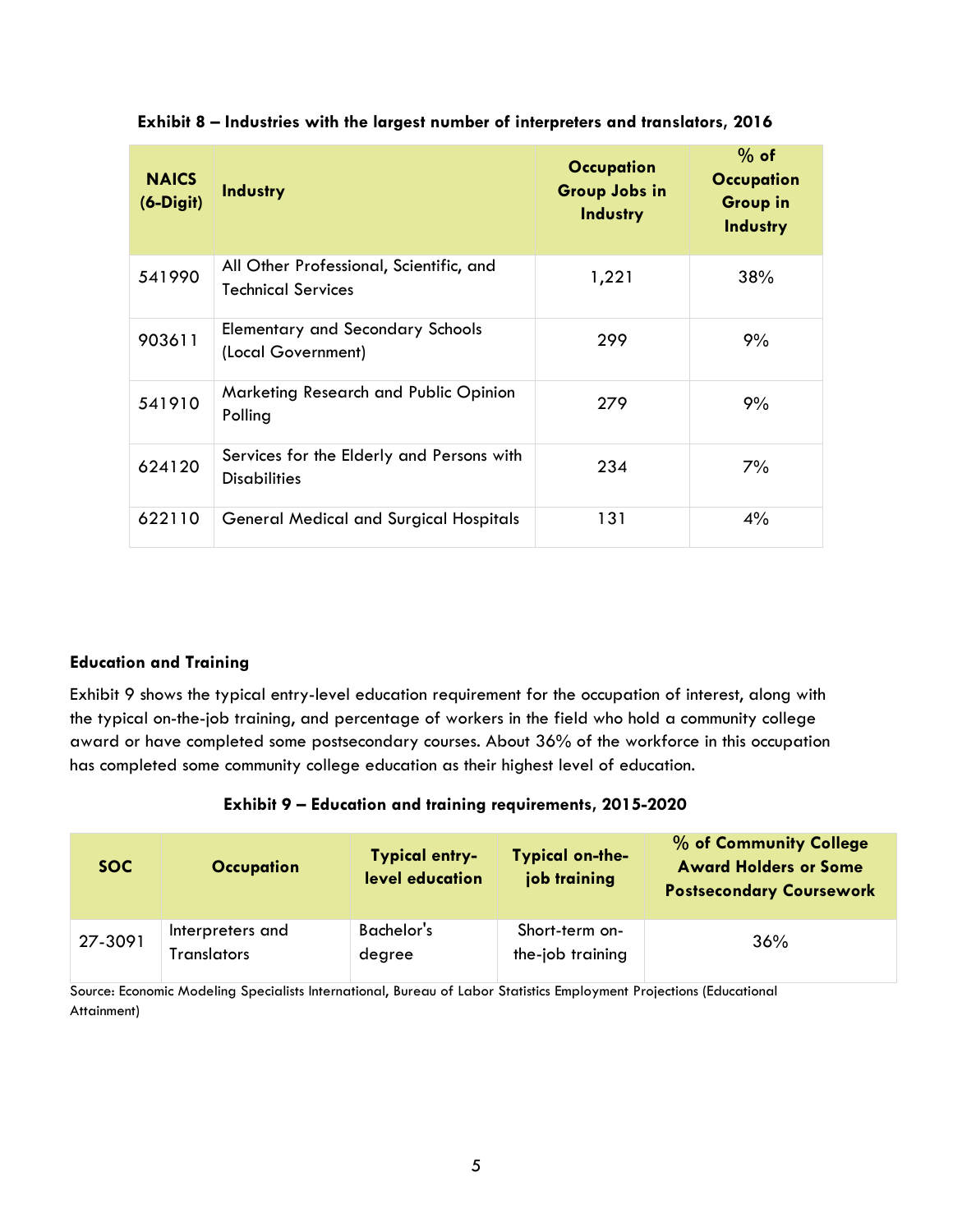Currently, there are eight community colleges in Los Angeles County that train students in programs related to the field of sign language interpreting. Exhibit 10 displays the headcount and annual average community college awards for each of the colleges training in this field. Headcount is the actual number of students enrolled, regardless of credit hours. It is also important to note that an award is not equivalent to a single person in search of a job opening, since a student may earn more than one award (e.g. an associate degree and a certificate).

Between 2012-2015, the total annual average community college awards conferred was 46 (25 associate degrees and 21 certificates) across one program: Sign Language Interpreting (0850.10)

|                                          | 2012 - 2015 Annual Average |                |                                |                                                  |                                   |                                      |
|------------------------------------------|----------------------------|----------------|--------------------------------|--------------------------------------------------|-----------------------------------|--------------------------------------|
| <b>TOP</b><br>Code                       | Program                    | <b>College</b> | <b>CCC</b><br><b>Headcount</b> | <b>CCC</b><br><b>Associate</b><br><b>Degrees</b> | <b>CCC</b><br><b>Certificates</b> | Total<br>Average<br><b>CC Awards</b> |
|                                          |                            | Compton        | N/A                            |                                                  |                                   | 2                                    |
| 0850.10<br>Sign Language<br>Interpreting | East LA                    | 767            | N/A                            | N/A                                              | N/A                               |                                      |
|                                          |                            | El Camino      | 176                            | 11                                               | 15                                | 26                                   |
|                                          |                            | LA City        | 21                             | N/A                                              | N/A                               | N/A                                  |
|                                          |                            | LA Pierce      | 612                            | 8                                                | N/A                               | 8                                    |
|                                          |                            | LA Southwest   | 315                            | N/A                                              | N/A                               | N/A                                  |
|                                          |                            | LA Trade       | 341                            | N/A                                              | N/A                               | N/A                                  |
|                                          |                            | Mt San Antonio | 1,151                          | 5                                                | 5                                 | 10                                   |
|                                          |                            |                | 3,383                          | 25                                               | 21                                | 46                                   |

# **Exhibit 10 – CCC Student Awards (by TOP and College)**

Source: California Community Colleges Chancellor's Office MIS Data Mart

# **Student Outcomes**

The CTE LaunchBoard provides student outcome data on the effectiveness of CTE programs. The following student outcome information was collected from exiters of the Sign Language Interpreting Program (TOP code 0850.10) in Los Angeles County for the 2014-15 academic year.

- The median annual wage after program completion is \$16,097
- 25% of students are earning a living wage
- 66% of students are employed within six months after completing a program

Source: CTE LaunchBoard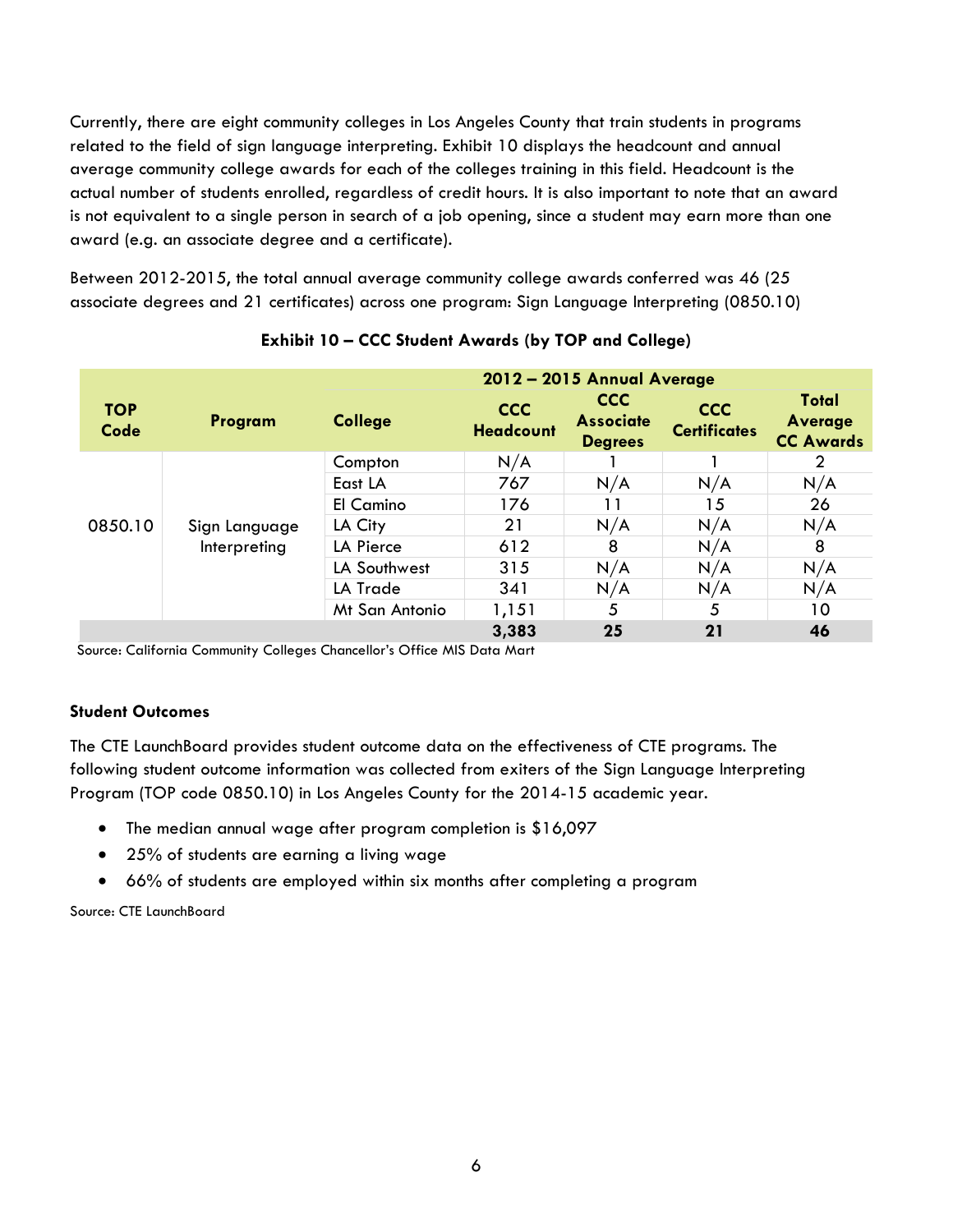#### **Sources**

O\*Net Online, Labor Insight/Jobs (Burning Glass), Economic Modeling Specialists International (EMSI), MIT Living Wage Calculator, Bureau of Labor Statistics (BLS) Education Attainment, California Community Colleges Chancellor's Office Management Information Systems (MIS) Data Mart, CTE LaunchBoard, Statewide CTE Outcomes Survey, Employment Development Department Unemployment Insurance Dataset

#### **Notes**

Data included in this analysis represents the labor market demand for positions most closely related to ASL interpreters and translators. Standard occupational classification (SOC) codes were chosen based on the national education level required for employment (associate degree and postsecondary certificate) as well as the proportion of current workers who hold a community college award or have had some community college training. This selection process narrows the labor market analysis to the most relevant employment opportunities for students with community college education and/or training.

Traditional labor market information was used to show current and projected employment based on data trends, as well as annual average awards granted by regional community colleges. Real-time labor market information captures job post advertisements for occupations relevant to the field of study and should not be used to establish current job openings, because the numbers may include duplicate job postings or postings intended to gather a pool of applicants. Real-time labor market information can signal demand and show what employers are looking for in potential employees, but is not a perfect measure of the quantity of open positions.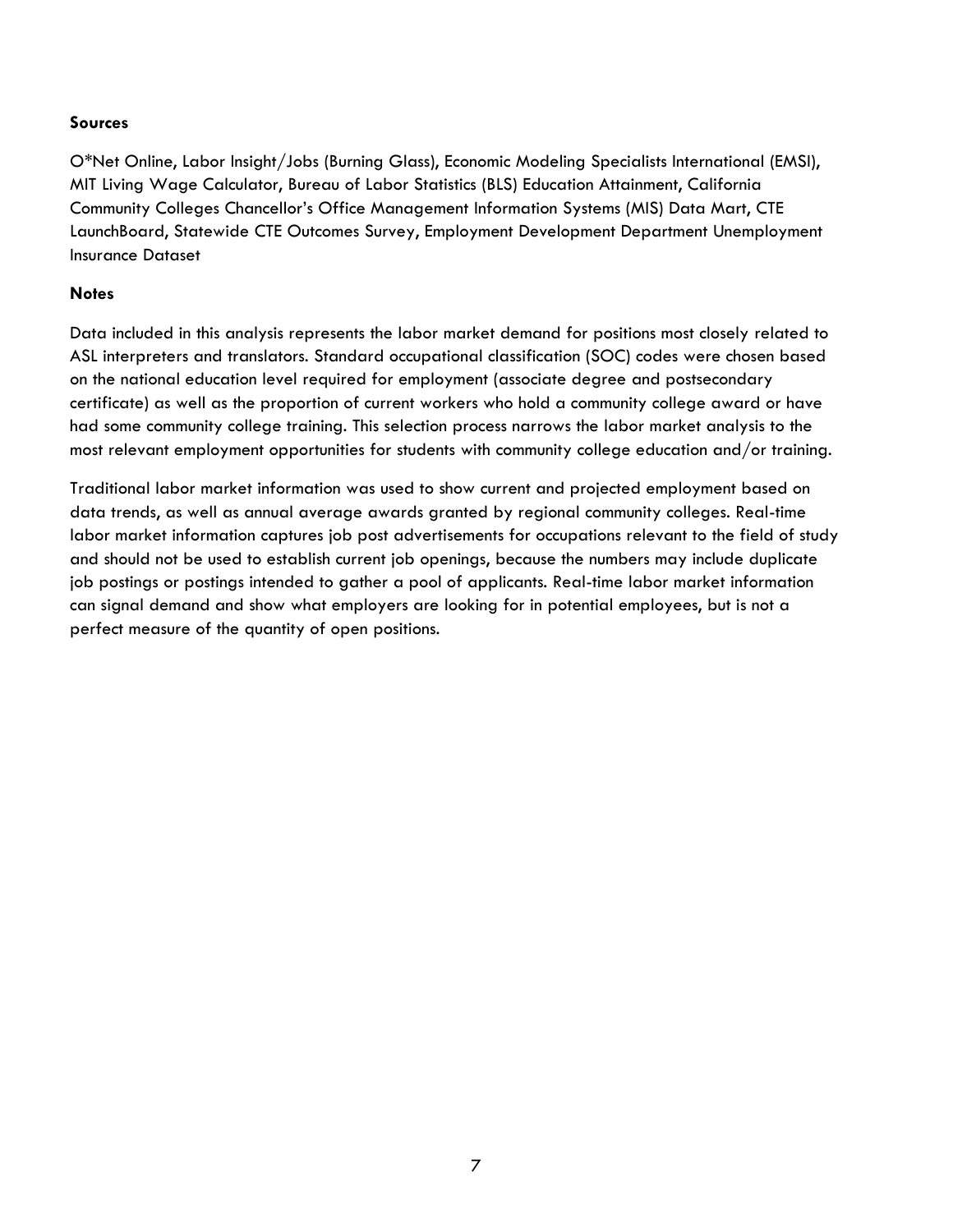# **East Los Angeles College**

Modern Languages Department (MLD) American Sign Language Program

## **Interpreter Training Program Advisory Committee Meeting Start time: 9:05 am ― End Time: 11:30 pm August 16, 2016**

Attendees: Anthony Diaz, Prof. Tomás García, Elino Pineda, Robert Sandoval, Prof. Norma Vega, Prof. Nicholas Zerlentes, Dean Carol Kozeracki, Dean Chris Whiteside, and Irene Mah y Busch.

Video Conference Attendees: Prof. David Rose.

Anthony Diaz, committee chair, introduced himself as an interpreter for the past six years. He thanked everyone for attending and stated that he was very happy to be participating in this process. There were brief introductions by everyone in attendance.

#### **I. Review and Approve Meeting Minutes from March 23, 2016**

Present committee members reviewed the minutes. N.Vega motioned to approve the minutes and R.Sandoval seconded the motion. All present approved the minutes.

#### **II. Interpreter Training Program Proposal – Review and Approve Course Outline**

| <b>FALL SEMESTER I</b> |                                          | <b>UNITS</b>            | <b>NOTES</b>                           |
|------------------------|------------------------------------------|-------------------------|----------------------------------------|
| ASL <sub>3</sub>       | American Sign Language III               | $\overline{\mathbf{4}}$ |                                        |
| <b>ASL 101C</b>        | ASL Lab (ASL 3 Lab)                      | 1                       |                                        |
| <b>ASL 16</b>          | <b>Creative Signing</b>                  | $\overline{2}$          |                                        |
| <b>ASL 40</b>          | <b>Introduction to Deaf Culture</b>      | $\overline{\mathbf{3}}$ |                                        |
| <b>ASL 30</b>          | Fingerspelling I                         | 1                       |                                        |
| English 101            | <b>College Reading and Composition I</b> | $\overline{\mathbf{3}}$ |                                        |
| Gen Ed 3               | <b>Social Behavioral Sciences</b>        | $\overline{\mathbf{3}}$ |                                        |
|                        |                                          |                         |                                        |
|                        |                                          |                         | 17 Units Total<br>$(ASL = 11, GE = 6)$ |
| SPRING SEMESTER        |                                          | <b>UNITS</b>            | <b>NOTES</b>                           |
| ASL <sub>4</sub>       | <b>ASL IV</b>                            | $\overline{\mathbf{4}}$ |                                        |
| <b>ASL 101D</b>        | ASL Lab (ASL 4 Lab)                      | 1                       |                                        |
| ASL <sub>5</sub>       | Introduction to Interpreting             | 3                       |                                        |
| <b>ASL 31</b>          | Fingerspelling 2                         | 1                       |                                        |

Note: Items in **BOLD** are existing courses and need not be reviewed/approved.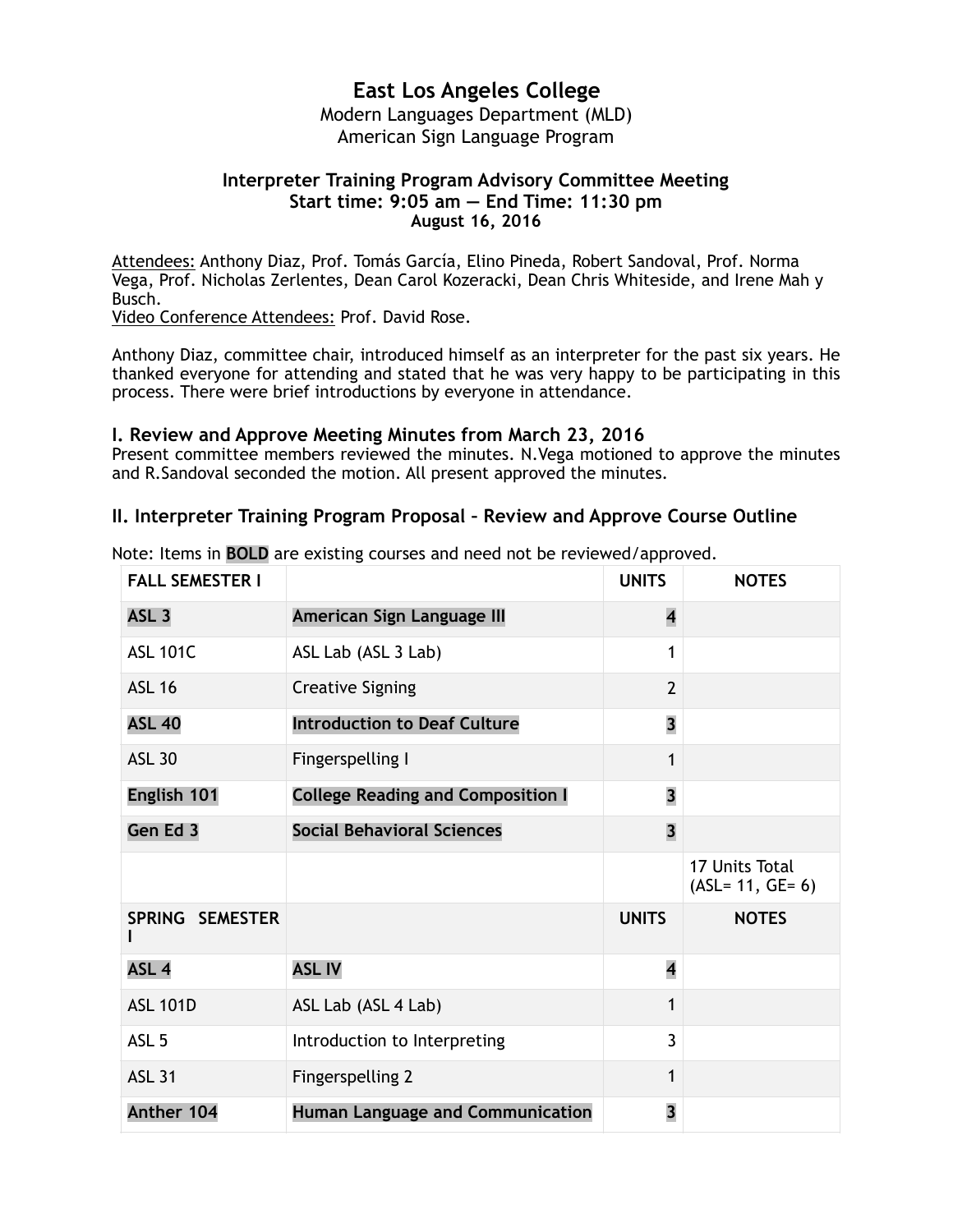| Speech 101                      | <b>Oral Communication</b>                        | $\overline{3}$          |                                   |
|---------------------------------|--------------------------------------------------|-------------------------|-----------------------------------|
|                                 |                                                  |                         | 15 Units Total<br>$(ASL=9, GE=6)$ |
| <b>FALL SEMESTER II</b>         |                                                  | <b>UNITS</b>            | <b>NOTES</b>                      |
| ASL <sub>6</sub>                | English-to-Sign Interpreting/<br>Transliterating | $\overline{\mathbf{4}}$ |                                   |
| <b>ASL 101E</b>                 | ASL Lab (ASL 6 Lab)                              | $\mathbf{1}$            |                                   |
| <b>ASL 10</b>                   | Sign-to-English Interpreting/<br>Transliterating | 4                       |                                   |
| <b>ASL 22</b>                   | Professional Issues and Practice I               | $\overline{2}$          |                                   |
| <b>Gen Ed</b>                   | <b>Natural Sciences</b>                          | $\overline{\mathbf{3}}$ |                                   |
|                                 |                                                  |                         | 14 Units Total<br>$(ASL=9, GE=5)$ |
| SPRING SEMESTER<br>$\mathbf{I}$ |                                                  | <b>UNITS</b>            | <b>NOTES</b>                      |
| <b>ASL 55</b>                   | Interpreting                                     | $\overline{4}$          |                                   |
| <b>ASL 65</b>                   | Transliterating                                  | 4                       |                                   |
| <b>ASL 23</b>                   | Professional Issues and Practice II              | $\overline{2}$          |                                   |
| <b>Gen Ed</b>                   | <b>Health Education</b>                          | $\overline{2}$          |                                   |
| <b>Gen Ed</b>                   | <b>Physical Education Activity</b>               | $\overline{\mathbf{1}}$ |                                   |
|                                 |                                                  |                         |                                   |

The committee needed to finalize the program's name. The following acronyms/names were written on the white board.

- ITP = Interpreter Training Program<br>• IEP = Interpreter Education Program
- IEP = Interpreter Education Program<br>• IPP = Interpreter Preparation Program
- IPP = Interpreter Preparation Program

In the discussion, it was commented that the program's name should be one that is recognized by students and one with an emphasis on education, research, and scholarship. The committee voted to name this program, ELAC's Interpreter Education Program (IEP).

#### **Discussion related to course ASL 005**

A committee member challenged the number of hours allocated to glossing in ASL 005. He questioned whether glossing needed to be taught to the students. From his experience as an interpreter, glossing has been irrelevant in his profession. His impression is that glossing gives the idea that ASL's focus is on writing and vocabulary. Currently, ASL 005, has allocated 15 hours to glossing.

An ASL 001 instructor felt that students should be introduced to glossing because it is good practice for them. There was further discussion of reducing the hours allocated to glossing and redistributing them among the categories of grammar, concepts, and vocabulary building.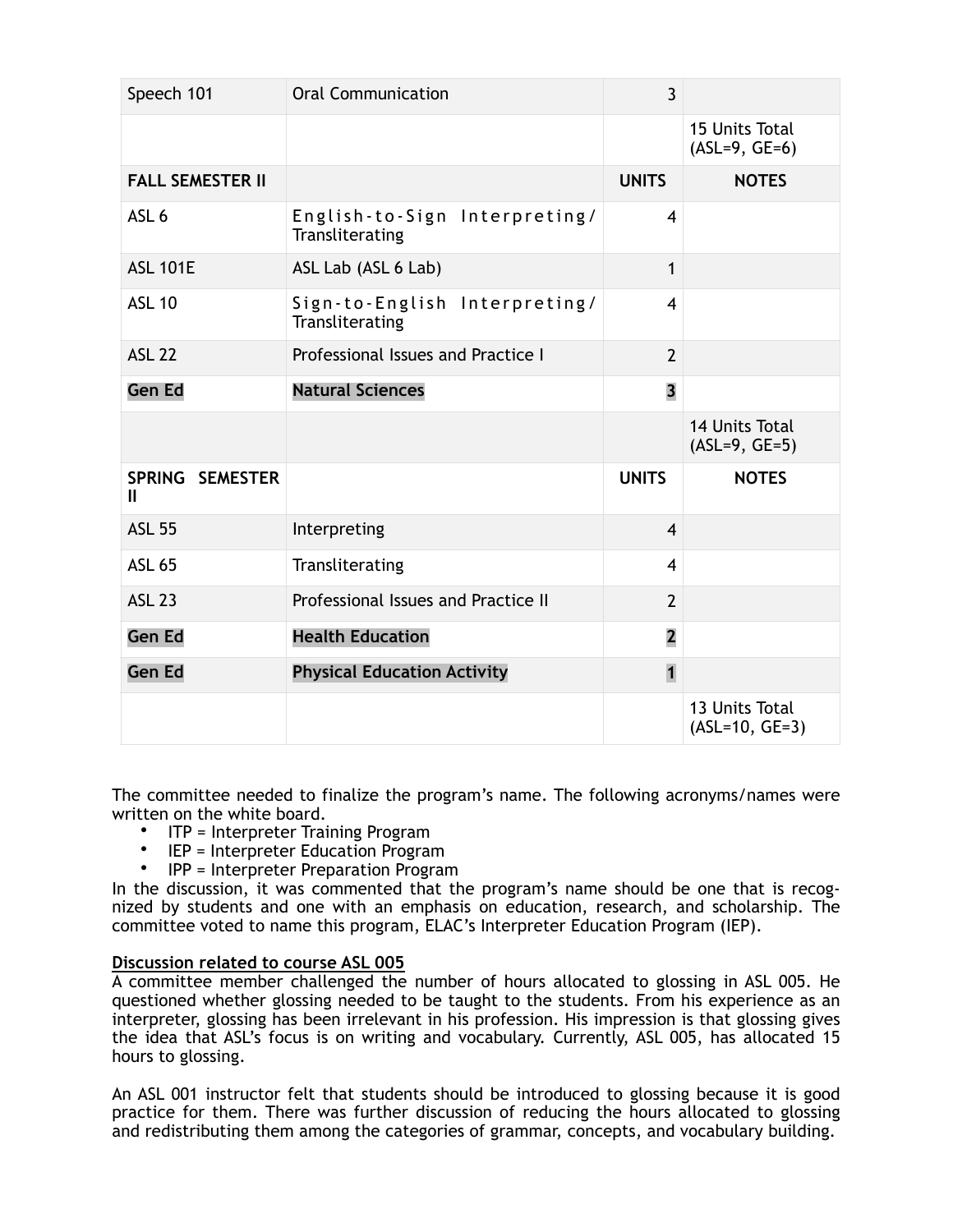#### **Discussion related to course ASL 010**

In ASL 010, glossing is allocated 15 hours, whereas speech is assigned 6 hours. It was recommended that the hours assigned to glossing be reduced and reassigned to speech. Assigning more hours to speech will help students who struggle with voice interpreting. Voice interpreting is very important in field interpreting.

In the second semester, ASL 004 and ASL 005 are taken together. Course ASL 005, Introduction to Interpreting, is a theory class and ASL 004 is a language class. There was concern by a committee member whether students will have enough of the language skills needed for ASL 005. There was a question as to whether ASL 004 maybe be required for ASL 005 as a prerequisite.

When students complete ASL 004, they should be ready for ASL 005. It was suggested that ASL 005 be moved to the third semester (fall semester II) and ASL 006 be moved to the fourth semester (spring semester II). Another option would be to keep ASL 005 in the second semester and include a practical class with it.

#### **Discussion related to the length of the program**

To shorten the process, maybe some of the 3-unit ASL courses could be offered as 8-week classes. Some classes like ASL 006 could be offered as 8-week classes, however, certain classes that are core to the program should not be offered as 8-week courses. Another concern is offering once a year courses in the summer months. This would be a big problem for students who do not enroll for the summer course because they will not be able to continue with the program.

Even if the program takes 2½ years to complete, the 2½ years of training is critical in developing Interpreters who have strong backgrounds in Linguistics. Out in the field, Interpreters are divided by those who know linguistics and those who don't. Graduating Interpreters with strong backgrounds in linguistics would make a big difference in creating better qualified candidates and better graduates.

Consider replacing Fingerspelling 002 with a Linguistics 101 class. Instead of offering two 1 unit Fingerspelling courses, offer one Fingerspelling course worth 2 units.

#### **CTE vocational program vs. AA degree**

Based on the current discussion of the program goals, the committee needs to decide whether the program will be geared toward an AA degree or a CTE vocational program. The discussion implied that the committee is interested in a complete AA degree program. The degree symbolizes that students are competent for the workforce. Students have the option to earn the AA degree, work and then take the national certificate exam. The intention of the program was to create an AA degree program and also create a pathway for a CTE program, so students could pursue their different interests.

The current program goals would have to be restated if interested in pursuing a CTE vocational program. The state does not create CTE programs, there is no high risk in these programs; a vocational path is a smart one. This CTE program would be different from the program established at Pierce College. Review other CTE vocational programs. Creating a CTE program is a more rigorous process, requiring workforce data and a labor market study. Prerequisites will have to be put in place in order to control students going through the program. Tomás García and Norma Vega will gather statistics and follow up.

Students who start the CTE program would be well equipped to transfer to any UC program. For example, the program could have a pathway for students to transfer to CSU Long Beach and minor in Deaf Studies. Other college programs and pathways to consider are those offered by the following colleges:

• Mt. San Jacinto College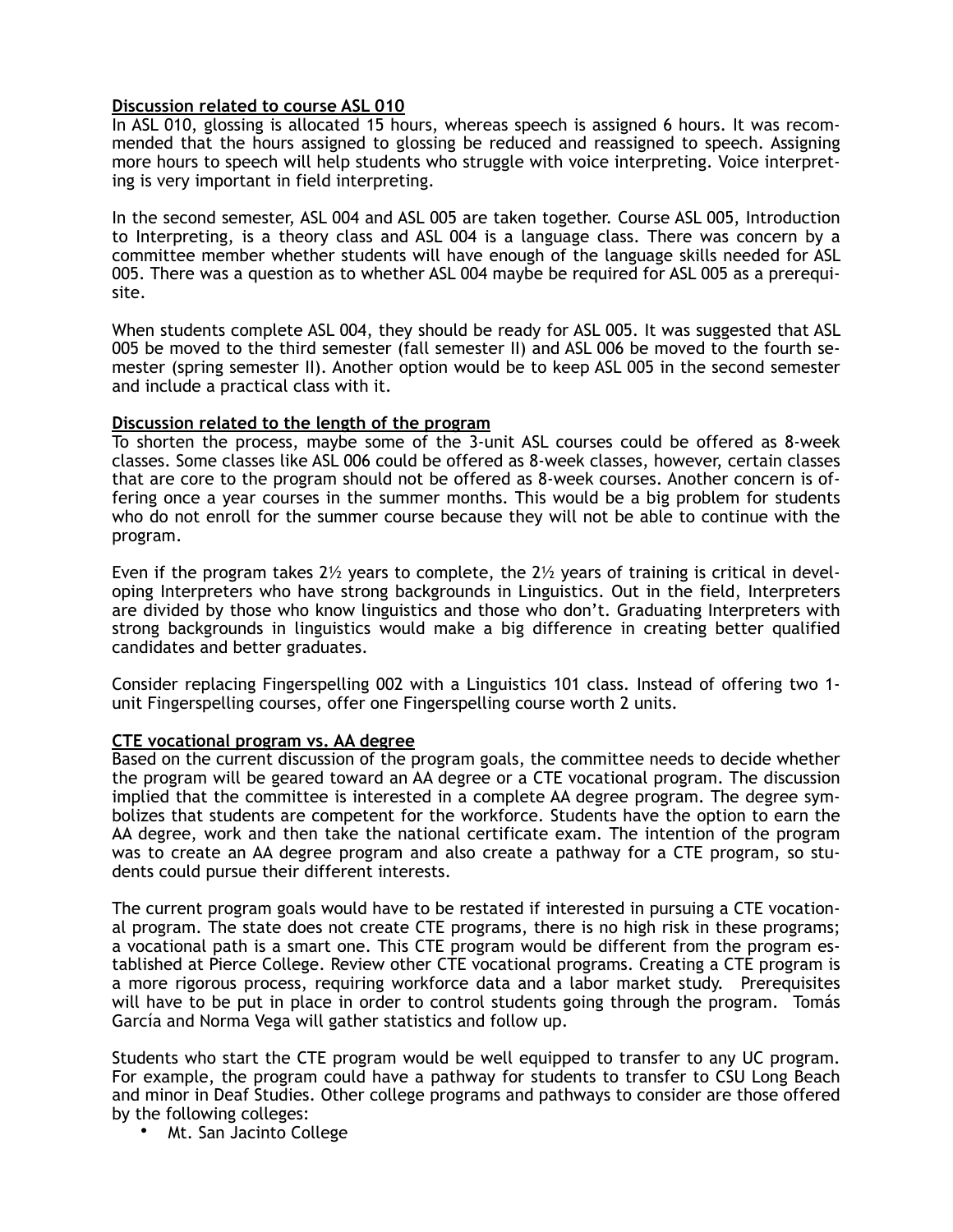- Cal State Long Beach<br>• College of Sequoja
- College of Sequoia

Currently, our courses do not transfer over to CSUN. Start with the transfer model in order to include transfer in the goals. Create the program's courses so they align with those at CSUN, so if students choose to pursue a higher degree, our courses and students can transfer into BA programs.

This program would be different from Pierce's program because of the bilingual component with our Spanish-speaking students pursuing careers in interpreting. This would create opportunities for ELAC students to do interpreting in Chicano theatre once the program is established.

#### **What are the steps for creating a CTE program? What has to happen to get it approved?**  Contact the following industries: court systems, private sector, representatives of the community, LAUSD, and any agency who hires interpreters for LAUSD. Have these industry leaders advise on the program, have them weigh in on the Course Outline of Record (CORS), and negotiate with them. Look at other schools in the region and a find demand for 107 completers (students who completed the program). If the data is favorable, the CTE moves forward.

Advancement of CTE programs have access to Perkins Funds, Workforce funds that are not traditional.

Not everyone graduating from the program will go into interpreting. Some may choose to go into education. Add an ASL certificate in demand to demonstrate proficiency. Students may, after taking certificate courses, take an exam and earn a certificate in ASL. It would be a simple thing to do to add a certificate to the program. The difference between a CTE and a certificate are just two different levels of degrees with different proficiency limits.

Students can qualify to earn the campus certificate by completing 12 units (or less). Those students continuing on and earning more units would qualify for the degree. In order to help distinguish between the different options, create a flowchart to show the different pathways of what courses are needed for the certificate, the degree, or the CTE.

# **III. Review and Provide Ideas for Strengthening our 'Proposed New Program Request Form'**

#### **Recommended changes to the proposed program**

- Recommended that a Linguistics course be considered as a replacement for a Fingerspelling course. Contact CSUN faculty and request a copy of a Linguistics course outline.
- Remove the Fingerspelling 002 class and increase Fingerspelling 001 to 2 units.
- Make ASL 001 ASL 004 available in the summer and winter semesters.
- Officially change ASL 004 as a prerequisite for ASL 005. Move ASL 005 to the next semester.
- Students won't be voicing, safe to move ASL 010 to last semester, keep  $2^{nd}$  semester ASL 004, 3rd semester ASL 005 and ASL 006.
- Fall semester I is very intense with 17 units. The situation is not ideal for a new student. Consider shifting Creative Signing to the final semester. Consider shifting Fingerspelling to the 2<sup>nd</sup> semester.

# **Units and classes for each of the programs: CTE, AA, and Certificate**

If offering a certificate, have a plan for how a student flows through the program for just the certificate. Some of these courses could just be for the certificate and not a requirement for the AA degree.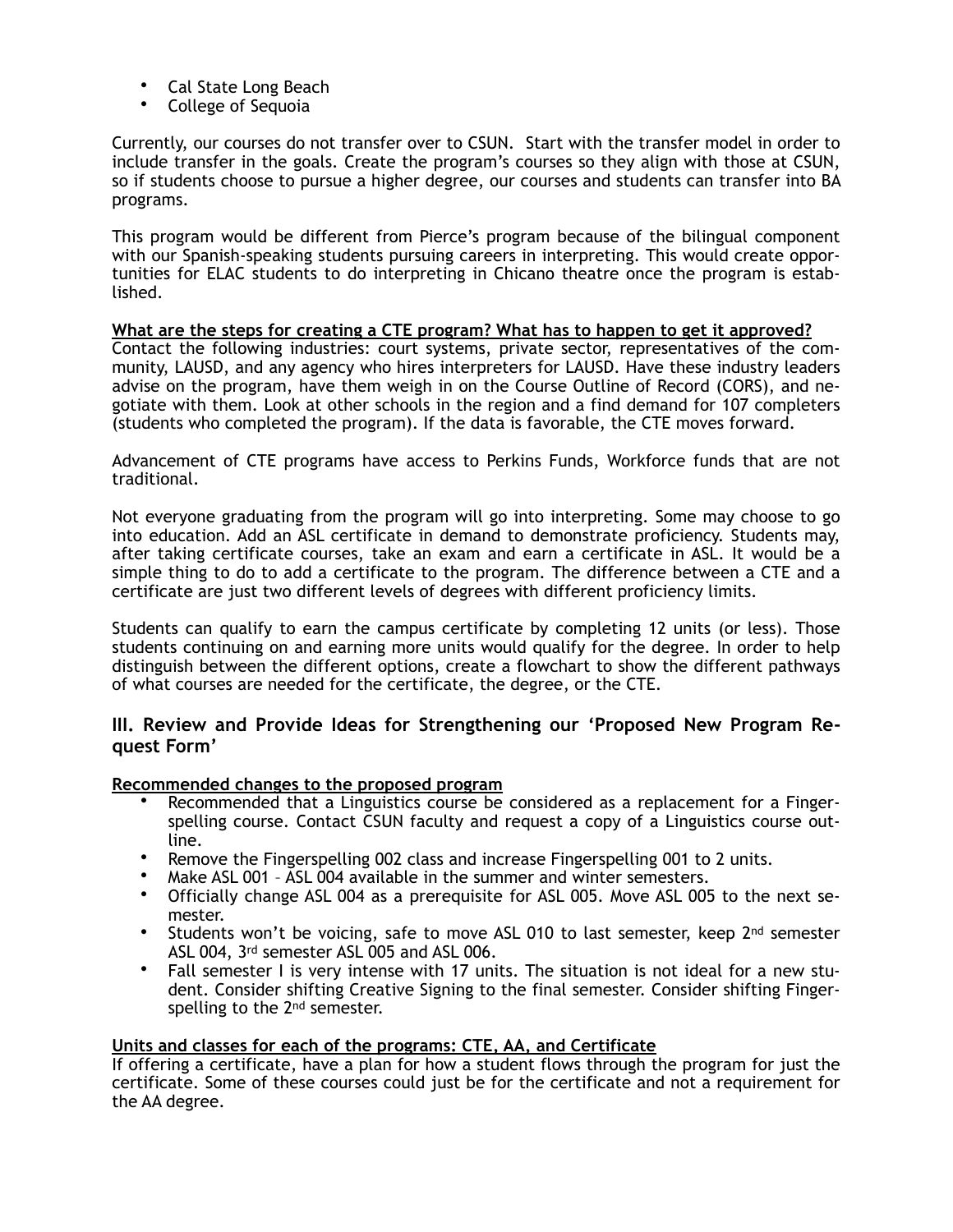The AA program has 39 ASL specific units. About  $\frac{1}{2}$  of the courses are G.E. courses. The State is concerned about creating programs that require 80-90-100 units to complete. This program cannot avoid counting the G.E. units in order to satisfy the State's concern, the G.E. units are needed for the AA degree.

For the CTE, the program would require 18-20 units.

Additional recommendations:

- Start the AA program with ASL 004.
- Start the Certificate program with ASL 003.
- Creating a Lab component for ASL 003 could simplify ASL 003, ASL 004, and ASL 006.
- For the Certificate, offer a Creative Signing course.

Additional classes have to be worked in for AA degree, the total number of units are reasonably close to 60 units. Follow up with Cathleen Rozadilla, articulation counselor, to figure out how many units the program could go over the 60 units. Confirm with her how many units are required for the AA degree.

#### **IV. Closing**

R.Rose motioned to approve the course outline with today's comments inclusive of those comments posted on Basecamp by committee members that we not able to attend today's meeting. T.Garcia seconded the motion. It was unanimously agreed by the committee members to approve the course outline inclusive of the comments from today's advisory meeting along with the comments posted on Basecamp.

Thank you to our two Deans and to all of you for coming and participating.

Meeting adjourned at 11:30 am.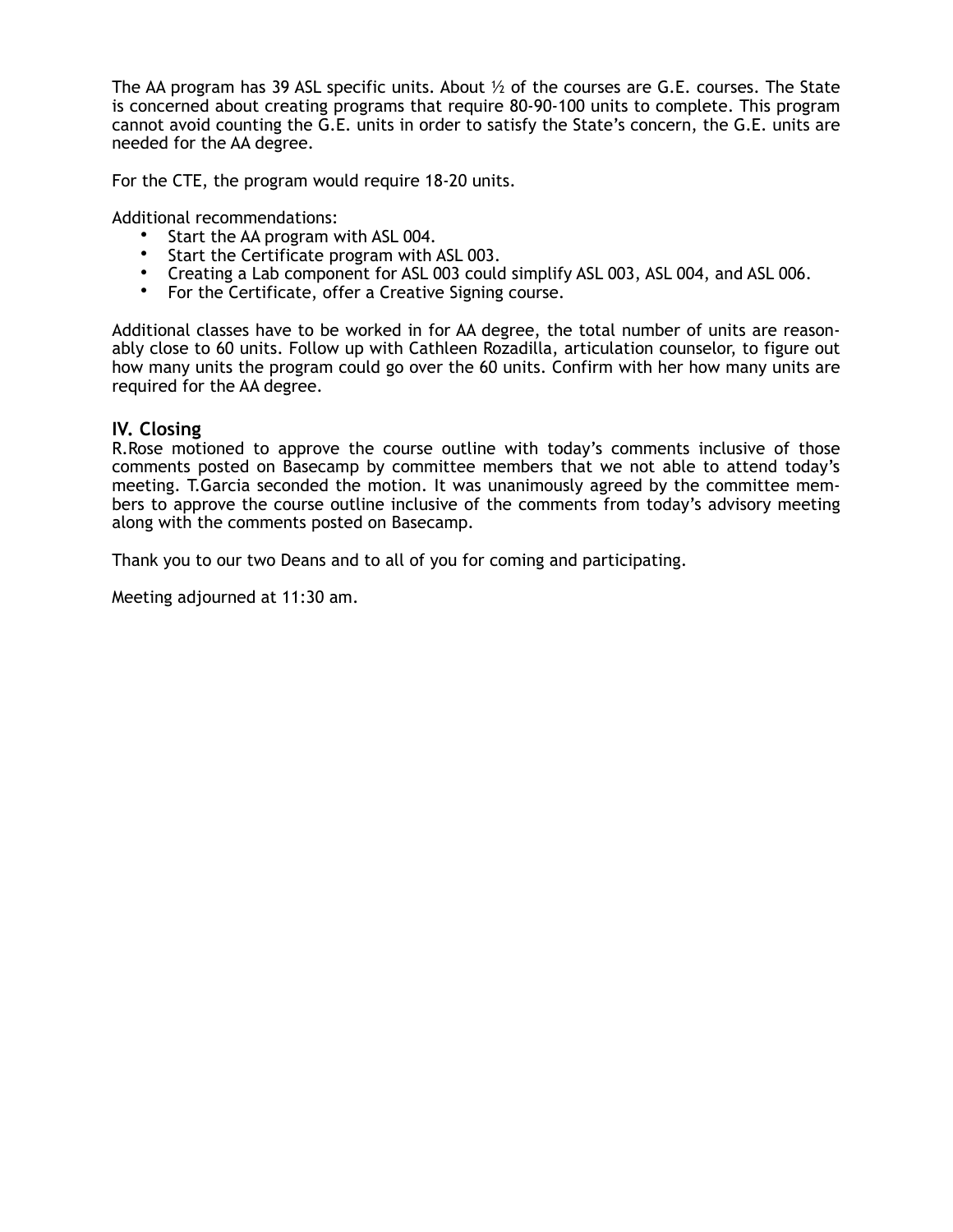# **East Los Angeles College**

Modern Languages Department (MLD) American Sign Language Program

#### **Interpreter Training Program Advisory Committee Meeting Start time: 11:15 am ― End Time: 12:35 pm March 23, 2016**

Attendees: Anthony Diaz, Tomás García, Kimberly Miller, Elino Pineda, David Rose, Norma Vega, Alma Verdujo (interpreter), and Irene Mah y Busch (secretary). Video Conference Attendees: Tracy Clark, Bob LoParo, Roberto Sandoval, and Nicholas Zerlentes.

Tomás thanked everyone for attending the Interpreter Training Program (ITP) Advisory Committee meeting. After brief introductions by everyone, Norma thanked everyone for attending and for helping to get the ASL AA degree approved. Norma informed everyone that, although this would be a lengthy process, she is committed to supporting and facilitating this process and getting it approved.

# **I. Vision of the American Sign Language Program at ELAC**

ELAC's ASL program is run by two full-time faculty and eight adjunct faculty. This spring, 486 students were enrolled in ASL courses. Currently, 13 ASL courses are being offered from ASL 001 – ASL 004, including a class on Deaf Culture. Consistently, ASL courses reach an enrollment of 40 students per class. The Modern Languages Department would like to offer something more substantial to these students by creating a program that meets their expanding needs. The Modern Languages Department hopes to expand the ASL program by offering courses that address the following needs:

- Many Spanish-speaking parents enroll in ASL classes but end up dropping the classes because they do not speak English. ASL 12 is ASL 01 conducted in Spanish, a course created for the Spanish-speaking students/parents of Deaf children who want to learn ASL.
- We would like to provide sign language to all babies. The Baby Signs Certificate will help to ameliorate the disparity between Spanish-speaking hearing babies vs. affluent hearing babies who have access to resources and learn to sign at an earlier age. The Baby Signs Certificate program aims to bridge that gap.
- With the presence of Casa 0101, a Chicano Theatre, and with ELAC's Chicano student population, it would be a great opportunity to work and get involved with the Chicano community and propose ASL in Chicano theatre.

Currently, there are no ASL degree or certification programs offered by colleges that are in close proximity to our campus. This ITP will offer something more substantial for ELAC students interested in pursuing an ASL education. ELAC students wishing to continue their studies in ASL must transfer to CSUN, Pierce College, or El Camino College to earn a degree or a certificate. MLD is in the process of having courses ASL 004 and ASL 040 (Introduction to Deaf Culture) approved for transfer to CSUN and other colleges. Our goal is to establish an AA degree, an Associates in Interpreter Training, to provide a program in our community where there is none. This program will help to meet the demand for interpreters and help to support our Deaf community.

The Modern Languages Department is on the second phase of achieving our ultimate goal of an AA degree in ASL. The initial step was taken about two years ago when the curriculum for the AA degree was created. The support and approval of this committee is now needed to validate this ASL AA degree.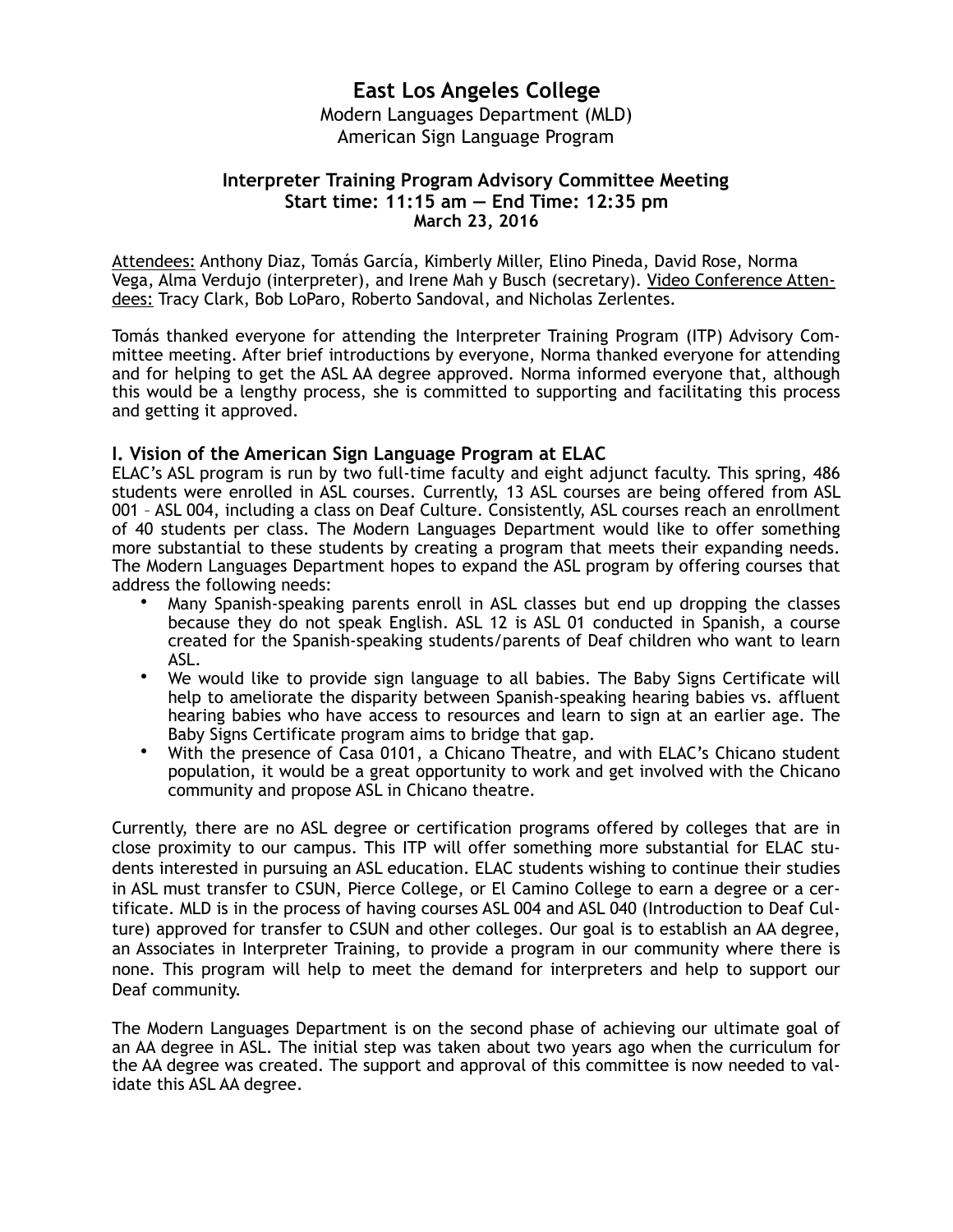# **II. Challenges at ELAC**

California community colleges and state universities have collaborated to create templates of courses appropriate for an Associate in Art for Transfer (AA-T). AA-T degrees are mostly designed by legislatures with some input from faculty and experts in the field. AA-T degrees are not as substantial as AA degrees because they are not designed exclusively by faculty experts. The reason for the AA-T degree is to push community college students to transfer out in two years.

The concern and urgency with creating the AA degree in ASL is due to the fact that once the AA-T degree is initiated by the state, it will be more difficult to sustain two degrees. The state may not approve our ASL AA degree once an AA-T degree in ASL exists. Although the trilingual portion of our ASL AA degree is not polished, this committee should pass it now before the AA-T degree is created by the state. We can polish and refine the AA degree once it has been approved.

A committee member wanted to know how difficult it would be to make changes to the degree once it was approved. It was speculated that there might be more bureaucratic paperwork to implement changes, but the protocol for altering an existing AA degree had yet to be investigated.

# **III. Validation of Demand for Interpreters within your District, Organization, or Community (Round Robin)**

Below are some of the remarks made by those in attendance.

- The goal is to set up an ITP, in order to prepare students enough so they will be ready and qualified to get jobs. Every applicant applying to work as an interpreter in an educational institution must have a BA/BS to initially qualify for the job placement exam. In the past, applicants could qualify to take the exam without a degree. Now, California schools require Registry of Interpreters for the Deaf (RID) certification and Educational Interpreter Performance Assessment (EIPA) certification in order for applicants to qualify for the exam. EIPA applicants with or without an educational degree may take the EIPA exam. Many states require a certificate of competency using the EIPA in order to work as an educational interpreter.
- Community college programs should have courses that metrically align and are easily transferable to four-year programs. It was recommended that the AA degree be created as a transferable degree to UC and CSU schools. Overall, transferability would be good for the students and the program.
- It was the experience of a committee member that students who transfer into CSUN from smaller community colleges exhibit strong foreign language acquisition skills. Currently, there is a need and a demand for trilingual interpreters. If either of the student's languages are not strong, the student can compensate by relying on their cultural awareness and background.
- Make the AA degree unique, create a transfer curriculum with a strong Spanish involvement/influence which, in turn, will strengthen this program.
- Is the Board of Evaluation for Interpreters (BEI) recognized in any other state besides Texas? The BEI only requires an AA degree. California courts are not recognizing the BEI from Texas.
- What happens when students are not certified but have completed the ITP? In 2008, educational institutions implemented the BA/BS requirement for anyone interested in teaching. Within four years, by 2012, an educational requirement was implemented on everyone interested in taking the test. It was recommend that students begin in a community college and transfer to a four-year college. Some students felt that an AA degree was enough and did not transfer to a four-year program. Some students completed their BA/BS and continued on to a two-year interpreter program.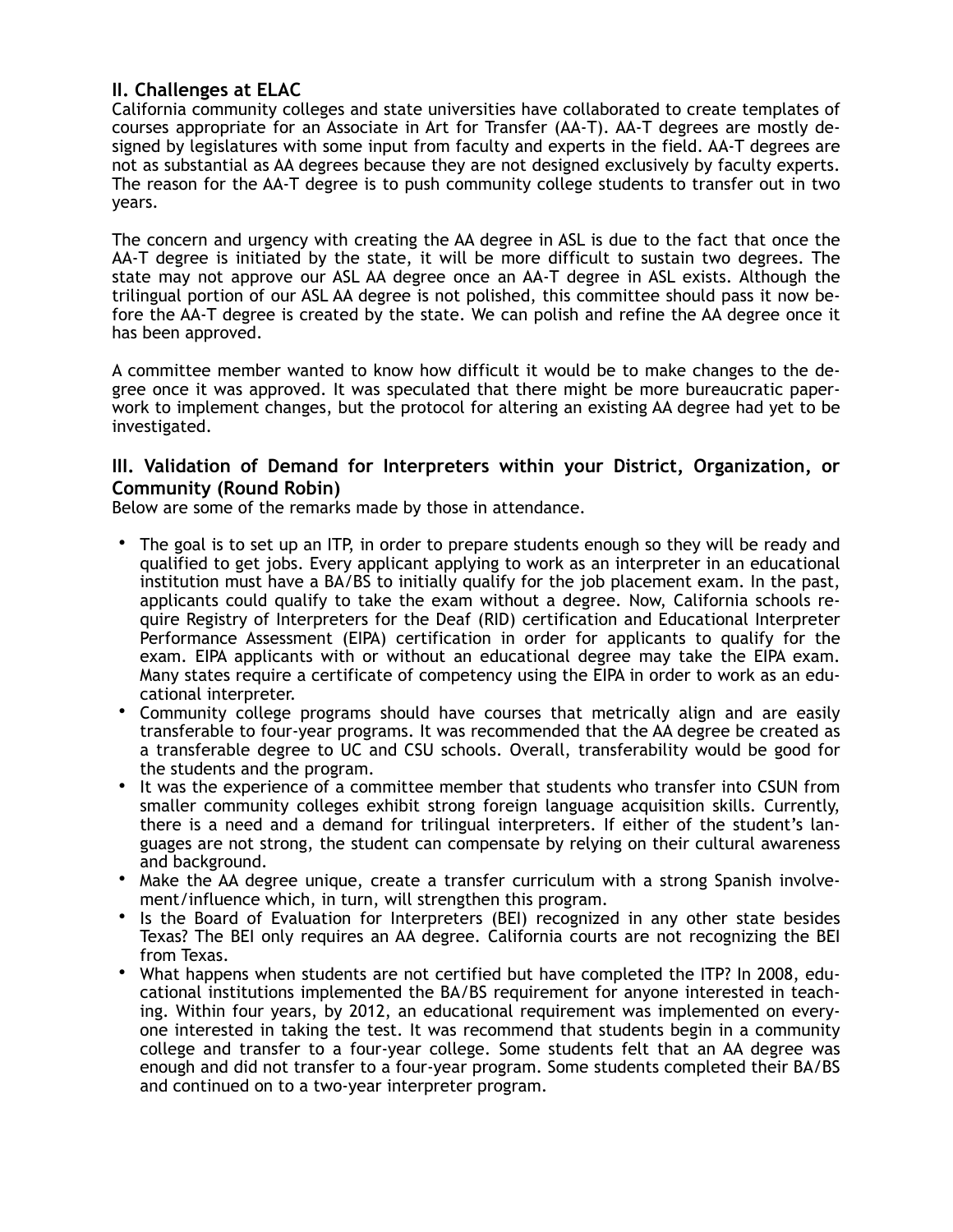# **IV. Interpreter Training Program Proposal**

| <b>FALL SEMESTER I</b>  |                                                  | <b>UNITS</b>            | <b>NOTES</b>                           |
|-------------------------|--------------------------------------------------|-------------------------|----------------------------------------|
| ASL <sub>3</sub>        | American Sign Language III                       | 4                       |                                        |
| <b>ASL 101C</b>         | ASL Lab (ASL 3 Lab)                              | $\mathbf{1}$            |                                        |
| <b>ASL 16</b>           | <b>Creative Signing</b>                          | $\overline{2}$          |                                        |
| <b>ASL 40</b>           | Introduction to Deaf Culture                     | $\overline{3}$          |                                        |
| <b>ASL 30</b>           | <b>Fingerspelling I</b>                          | $\mathbf{1}$            |                                        |
| English 101             | <b>College Reading and Composition I</b>         | 3                       |                                        |
| Gen Ed 3                | Social Behavioral Sciences                       | 3                       |                                        |
|                         |                                                  |                         | 17 Units Total<br>$(ASL = 11, GE = 6)$ |
| SPRING SEMESTER         |                                                  | <b>UNITS</b>            | <b>NOTES</b>                           |
| ASL <sub>4</sub>        | <b>ASL IV</b>                                    | $\overline{\mathbf{4}}$ |                                        |
| <b>ASL 101D</b>         | ASL Lab (ASL 4 Lab)                              | $\mathbf{1}$            |                                        |
| ASL <sub>5</sub>        | Introduction to Interpreting                     | $\overline{3}$          |                                        |
| <b>ASL 31</b>           | <b>Fingerspelling 2</b>                          | $\mathbf{1}$            |                                        |
| Anther 104              | Human Language and Communication                 | 3                       |                                        |
| Speech 101              | <b>Oral Communication</b>                        | 3                       |                                        |
|                         |                                                  |                         | 15 Units Total<br>$(ASL=9, GE=6)$      |
| <b>FALL SEMESTER II</b> |                                                  | <b>UNITS</b>            | <b>NOTES</b>                           |
| ASL <sub>6</sub>        | English-to-Sign Interpreting/<br>Transliterating | 4                       |                                        |
| <b>ASL 101E</b>         | ASL Lab (ASL 6 Lab)                              | $\mathbf{1}$            |                                        |
| <b>ASL 10</b>           | Sign-to-English Interpreting/<br>Transliterating | $\overline{4}$          |                                        |
| <b>ASL 22</b>           | Professional Issues and Practice I               | $\overline{2}$          |                                        |
| Gen Ed                  | <b>Natural Sciences</b>                          | $\overline{3}$          |                                        |
|                         |                                                  |                         | 14 Units Total<br>$(ASL=9, GE=5)$      |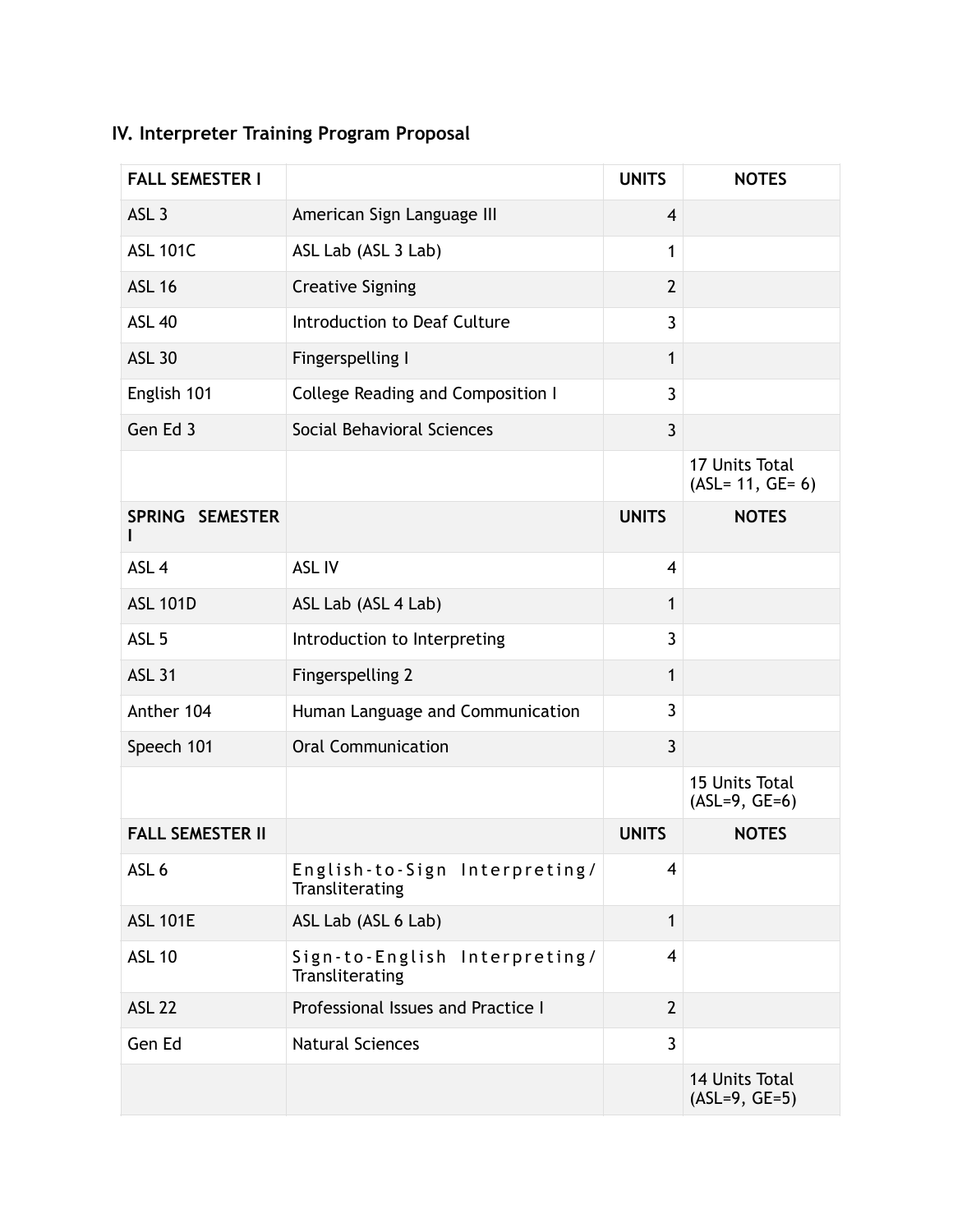| SPRING SEMESTER<br>Ш |                                     | <b>UNITS</b> | <b>NOTES</b>                       |
|----------------------|-------------------------------------|--------------|------------------------------------|
| <b>ASL 55</b>        | Interpreting                        | 4            |                                    |
| <b>ASL 65</b>        | Transliterating                     | 4            |                                    |
| <b>ASL 23</b>        | Professional Issues and Practice II | 2            |                                    |
| Gen Ed               | <b>Health Education</b>             | 2            |                                    |
| Gen Ed               | <b>Physical Education Activity</b>  | 1            |                                    |
|                      |                                     |              | 13 Units Total<br>$(ASL=10, GE=3)$ |

#### **IV. Discussion**

When students return to the community college setting, they return for language acquisition; they return for focused linguistics, ASL V. In general, community colleges have created a setting where students achieve better language skills.

It was recommended that the  $3<sup>rd</sup>$  and  $4<sup>th</sup>$  semester courses of ASL 22 and ASL 23 (Professional Issues and Practice I and Practice II), include medical and court settings as topics of discussion. There is a need to expose the interpreter to the medical and mental health field. Interpreters must have a strong understanding of the English language and the mental health field because interpreters must be able to distinguish whether their clients have a language or mental health issue. Deaf individuals have been misdiagnosed by their interpreters due to the interpreter's lack of knowledge and training.

In the context of legal and medical interpretation, Deaf clients may be in need of a Certified Deaf Interpreter (CDI) to interpret. The CDI works as part of a team with a hearing ASL interpreter.

It was recommended that the information on the National Consortium of Interpreter Education Centers (NCEIC) be used as a reference in creating the ITP. NCEIC has a curriculum set up to train trilingual (ASL/Spanish/English) interpreters.

Different interpreter training programs exist for Hearing and Deaf Interpreters. Although, the language of the court is English, there is a greater need for Spanish trilingual interpreters in the court. Interpreters should apply for Special Certification in Legal setting (SCL) once they are certified nationally.

The Spanish-speaking Deaf community's needs are not being met. The organization Council de Manos is currently trying to establish a trilingual Support Service Provider (SSP) program; they hope the program will be in place by summer 2016.

LAUSD has a large Deaf or Hard of Hearing (DHH) population. LAUSD has critical needs in trying to service 183 deaf and blind students with low cognitive levels. Interpreters in LAUSD are required to have a BA and be EIPA certified. It is important that interpreters be trilingual to service the large population of transient people from Mexico whose English is very limited. Specializing this ITP as a trilingual interpreter program will make this program grow as there is no other program like it.

High schools face the challenge of being unable to hire certified educational interpreters because there are very few of them, because of the requirements placed upon them, and because they are insufficiently compensated. Because the schools are required by law to have